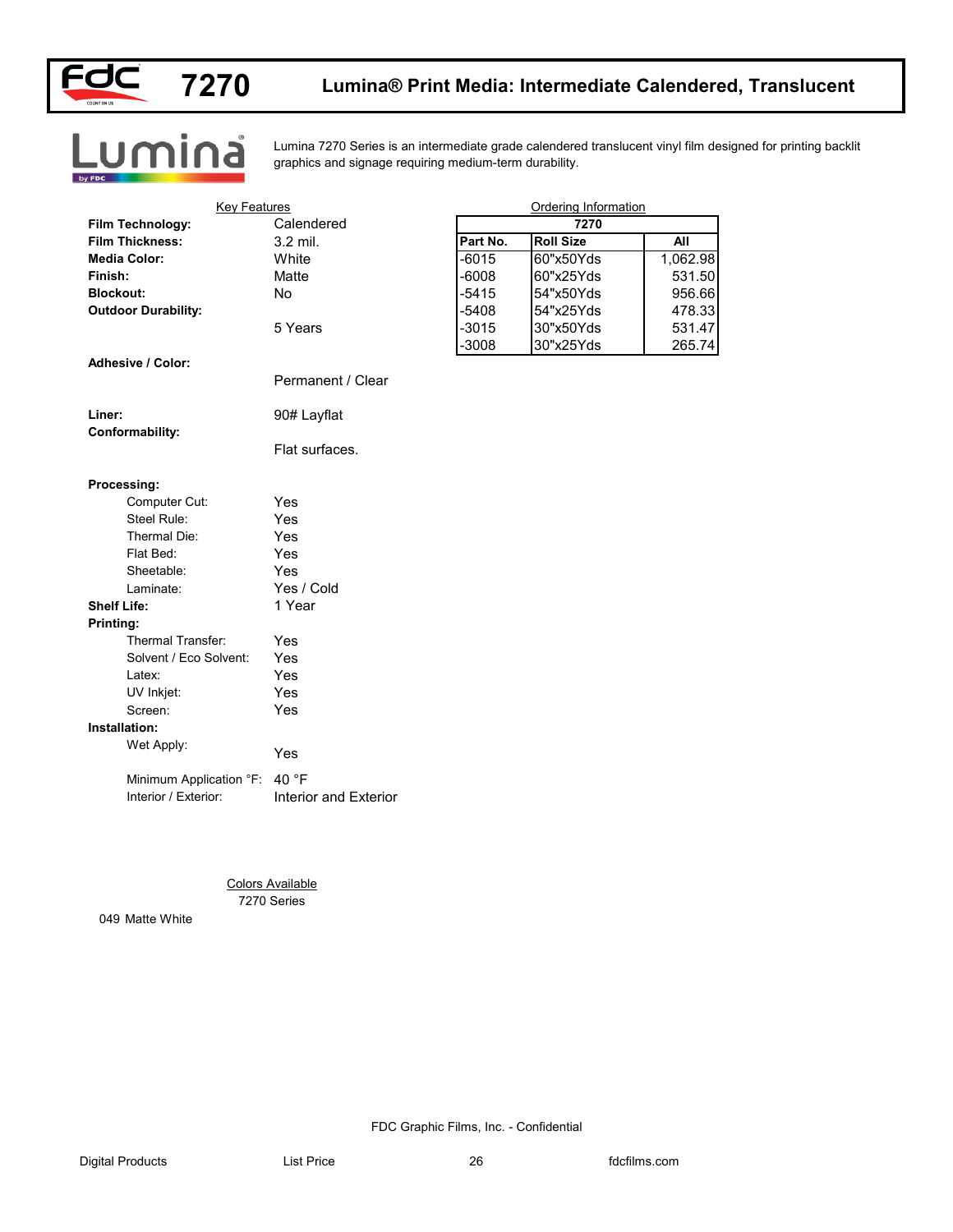

### **7273 Low Tack Print ASLAN DFP41**



This easily removable digital printing film is suitable for many different surfaces like woodchip paper, glass, or on paintwork and is perfect also for wall tattoos. It is very easy to apply and even after a longer time removable without any problems. With this characteristic this film is the perfect solution for temporary indoor and outdoor EXPERTISE IN SELF-ADHESIVE FILMS applications. In combination with 7268 WindowBlock ASLAN DFP 25, create in next to no time double sided prints, easy to apply and perfectly removable.

| Film Technology:<br><b>Film Thickness:</b><br><b>Media Color:</b><br>Finish:<br><b>Blockout:</b><br><b>Outdoor Durability:</b><br>Adhesive / Color: | Calendered<br>3.0 mil.<br>Clear<br>Gloss<br>No<br>3-5 Years | Part No.<br>$-5409$<br>$-5405$ | 7273<br><b>Roll Size</b><br>54"X82Ft<br>54"X41Ft | <b>All</b><br>367.21 |
|-----------------------------------------------------------------------------------------------------------------------------------------------------|-------------------------------------------------------------|--------------------------------|--------------------------------------------------|----------------------|
|                                                                                                                                                     |                                                             |                                |                                                  |                      |
|                                                                                                                                                     |                                                             |                                |                                                  | 183.60               |
|                                                                                                                                                     |                                                             |                                |                                                  |                      |
|                                                                                                                                                     |                                                             |                                |                                                  |                      |
|                                                                                                                                                     |                                                             |                                |                                                  |                      |
|                                                                                                                                                     |                                                             |                                |                                                  |                      |
|                                                                                                                                                     | Removable / Clear                                           |                                |                                                  |                      |
| Liner:                                                                                                                                              | Silicone Coated Paper                                       |                                |                                                  |                      |
| Conformability:                                                                                                                                     | Flat surfaces, simple curves                                |                                |                                                  |                      |
| Processing:                                                                                                                                         |                                                             |                                |                                                  |                      |
| Computer Cut:                                                                                                                                       | Yes                                                         |                                |                                                  |                      |
| Steel Rule:                                                                                                                                         | Yes                                                         |                                |                                                  |                      |
| Thermal Die:                                                                                                                                        | Yes                                                         |                                |                                                  |                      |
| Flat Bed:                                                                                                                                           | Yes                                                         |                                |                                                  |                      |
| Sheetable:                                                                                                                                          | Yes                                                         |                                |                                                  |                      |
| Laminate:                                                                                                                                           | Yes                                                         |                                |                                                  |                      |
| <b>Shelf Life:</b>                                                                                                                                  | 2 Years                                                     |                                |                                                  |                      |
| Printing:                                                                                                                                           |                                                             |                                |                                                  |                      |
| Thermal Transfer:                                                                                                                                   | Yes                                                         |                                |                                                  |                      |
| Solvent / Eco Solvent:                                                                                                                              | Yes                                                         |                                |                                                  |                      |
| Latex:                                                                                                                                              | Yes                                                         |                                |                                                  |                      |
| UV Inkjet:                                                                                                                                          | Yes                                                         |                                |                                                  |                      |
| Screen:                                                                                                                                             | Yes                                                         |                                |                                                  |                      |
| Installation:                                                                                                                                       |                                                             |                                |                                                  |                      |
| Wet Apply:                                                                                                                                          | No                                                          |                                |                                                  |                      |
| Minimum Application °F: 60 °F                                                                                                                       |                                                             |                                |                                                  |                      |
| Interior / Exterior:                                                                                                                                | Interior and Exterior                                       |                                |                                                  |                      |
|                                                                                                                                                     |                                                             |                                |                                                  |                      |
|                                                                                                                                                     |                                                             |                                |                                                  |                      |
|                                                                                                                                                     | <b>Colors Available</b><br>Series 7273                      |                                |                                                  |                      |
| 000 Gloss Clear                                                                                                                                     |                                                             |                                |                                                  |                      |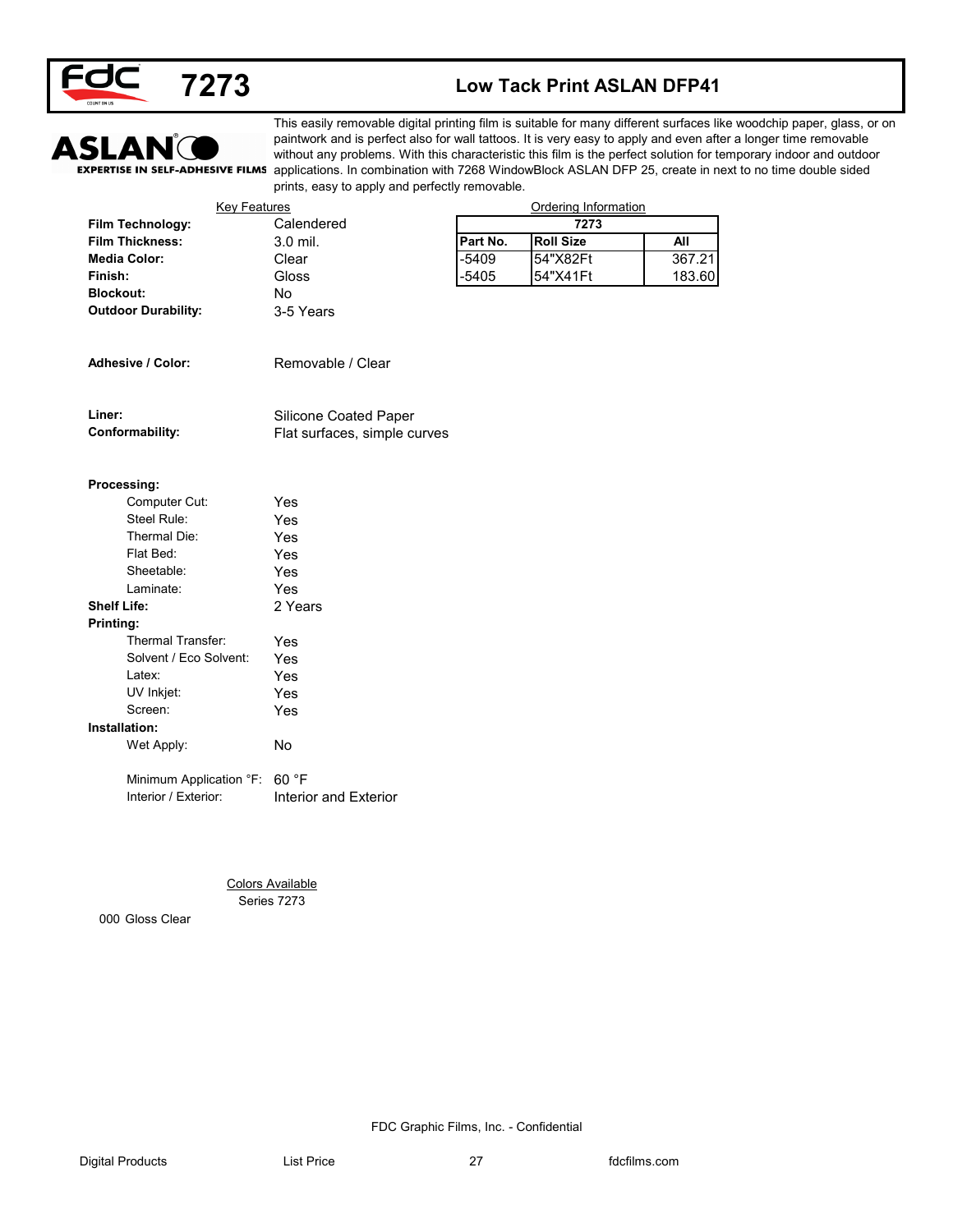



### **Print'nGo ASLAN DFP 43, DFP 44**



Self-adhesive white or clear digital printing film for floor graphic indoor applications. No laminating film required. The thick film is directly printable, especially slip-resistant and fulfills the European non-slip safety class R13 as well as DIN 51097 for wet barefoot walkways. This film is perfectly suitable for floor applications such as kitchens or barefoot walkways.

| Calendered<br>Film Technology:<br>7274<br><b>Roll Size</b><br><b>Film Thickness:</b><br>5.5 mil.<br>Part No.<br>$-5409$<br>54"X82Ft<br><b>Media Color:</b><br>White or Clear<br>$-5405$<br>54"X41Ft<br>Finish:<br>Matte, with glass particles<br><b>Blockout:</b><br>No<br><b>Outdoor Durability:</b><br>White Yes, Cear No<br>Adhesive / Color:<br>Semi-Permanent/Clear<br>Liner:<br>Silicone Coated Paper<br>Conformability:<br>Flat surfaces, simple curves<br>Processing:<br>Computer Cut:<br>Yes<br>Steel Rule:<br>Yes<br>Thermal Die:<br>Yes<br>Flat Bed:<br>Yes<br>Sheetable:<br>Yes<br>No<br>Laminate:<br><b>Shelf Life:</b><br>2 Years<br>Printing:<br>Thermal Transfer:<br>No<br>Solvent / Eco Solvent:<br>Yes<br>Yes<br>Latex:<br>UV Inkjet:<br>Yes<br>Screen:<br>Yes<br>Installation:<br>Wet Apply:<br>N/A<br>60 °F<br>Minimum Application °F:<br>Interior / Exterior:<br>Interior and Exterior | <b>Key Features</b> | Ordering Information |
|-------------------------------------------------------------------------------------------------------------------------------------------------------------------------------------------------------------------------------------------------------------------------------------------------------------------------------------------------------------------------------------------------------------------------------------------------------------------------------------------------------------------------------------------------------------------------------------------------------------------------------------------------------------------------------------------------------------------------------------------------------------------------------------------------------------------------------------------------------------------------------------------------------------|---------------------|----------------------|
|                                                                                                                                                                                                                                                                                                                                                                                                                                                                                                                                                                                                                                                                                                                                                                                                                                                                                                             |                     |                      |
|                                                                                                                                                                                                                                                                                                                                                                                                                                                                                                                                                                                                                                                                                                                                                                                                                                                                                                             |                     | <b>All</b>           |
|                                                                                                                                                                                                                                                                                                                                                                                                                                                                                                                                                                                                                                                                                                                                                                                                                                                                                                             |                     | 1,758.50             |
|                                                                                                                                                                                                                                                                                                                                                                                                                                                                                                                                                                                                                                                                                                                                                                                                                                                                                                             |                     | 879.25               |
|                                                                                                                                                                                                                                                                                                                                                                                                                                                                                                                                                                                                                                                                                                                                                                                                                                                                                                             |                     |                      |
|                                                                                                                                                                                                                                                                                                                                                                                                                                                                                                                                                                                                                                                                                                                                                                                                                                                                                                             |                     |                      |
|                                                                                                                                                                                                                                                                                                                                                                                                                                                                                                                                                                                                                                                                                                                                                                                                                                                                                                             |                     |                      |
|                                                                                                                                                                                                                                                                                                                                                                                                                                                                                                                                                                                                                                                                                                                                                                                                                                                                                                             |                     |                      |
|                                                                                                                                                                                                                                                                                                                                                                                                                                                                                                                                                                                                                                                                                                                                                                                                                                                                                                             |                     |                      |
|                                                                                                                                                                                                                                                                                                                                                                                                                                                                                                                                                                                                                                                                                                                                                                                                                                                                                                             |                     |                      |
|                                                                                                                                                                                                                                                                                                                                                                                                                                                                                                                                                                                                                                                                                                                                                                                                                                                                                                             |                     |                      |
|                                                                                                                                                                                                                                                                                                                                                                                                                                                                                                                                                                                                                                                                                                                                                                                                                                                                                                             |                     |                      |
|                                                                                                                                                                                                                                                                                                                                                                                                                                                                                                                                                                                                                                                                                                                                                                                                                                                                                                             |                     |                      |
|                                                                                                                                                                                                                                                                                                                                                                                                                                                                                                                                                                                                                                                                                                                                                                                                                                                                                                             |                     |                      |
|                                                                                                                                                                                                                                                                                                                                                                                                                                                                                                                                                                                                                                                                                                                                                                                                                                                                                                             |                     |                      |
|                                                                                                                                                                                                                                                                                                                                                                                                                                                                                                                                                                                                                                                                                                                                                                                                                                                                                                             |                     |                      |
|                                                                                                                                                                                                                                                                                                                                                                                                                                                                                                                                                                                                                                                                                                                                                                                                                                                                                                             |                     |                      |
|                                                                                                                                                                                                                                                                                                                                                                                                                                                                                                                                                                                                                                                                                                                                                                                                                                                                                                             |                     |                      |
|                                                                                                                                                                                                                                                                                                                                                                                                                                                                                                                                                                                                                                                                                                                                                                                                                                                                                                             |                     |                      |
|                                                                                                                                                                                                                                                                                                                                                                                                                                                                                                                                                                                                                                                                                                                                                                                                                                                                                                             |                     |                      |
|                                                                                                                                                                                                                                                                                                                                                                                                                                                                                                                                                                                                                                                                                                                                                                                                                                                                                                             |                     |                      |
|                                                                                                                                                                                                                                                                                                                                                                                                                                                                                                                                                                                                                                                                                                                                                                                                                                                                                                             |                     |                      |
|                                                                                                                                                                                                                                                                                                                                                                                                                                                                                                                                                                                                                                                                                                                                                                                                                                                                                                             |                     |                      |
|                                                                                                                                                                                                                                                                                                                                                                                                                                                                                                                                                                                                                                                                                                                                                                                                                                                                                                             |                     |                      |
|                                                                                                                                                                                                                                                                                                                                                                                                                                                                                                                                                                                                                                                                                                                                                                                                                                                                                                             |                     |                      |
|                                                                                                                                                                                                                                                                                                                                                                                                                                                                                                                                                                                                                                                                                                                                                                                                                                                                                                             |                     |                      |
|                                                                                                                                                                                                                                                                                                                                                                                                                                                                                                                                                                                                                                                                                                                                                                                                                                                                                                             |                     |                      |
| <b>Colors Available</b>                                                                                                                                                                                                                                                                                                                                                                                                                                                                                                                                                                                                                                                                                                                                                                                                                                                                                     |                     |                      |
| Series 7274                                                                                                                                                                                                                                                                                                                                                                                                                                                                                                                                                                                                                                                                                                                                                                                                                                                                                                 |                     |                      |
| 049 Matte White                                                                                                                                                                                                                                                                                                                                                                                                                                                                                                                                                                                                                                                                                                                                                                                                                                                                                             |                     |                      |
| 200 Matte Clear                                                                                                                                                                                                                                                                                                                                                                                                                                                                                                                                                                                                                                                                                                                                                                                                                                                                                             |                     |                      |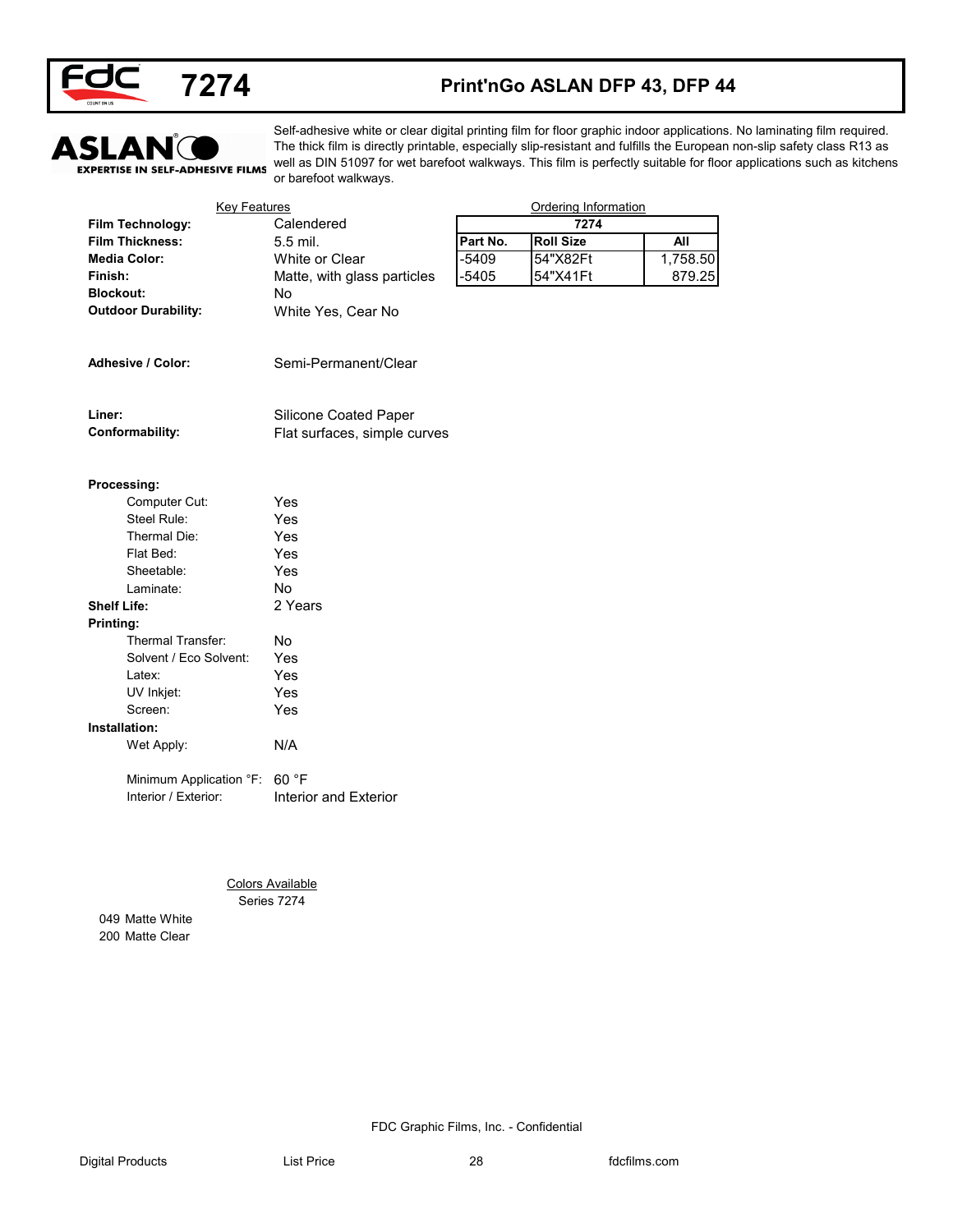

# **7276 Rtape® Lumaprint™ - (Latex)**

**R** r.tape

FDC Series 7276 is RTape® Lumaprint™ Latex. This product's high white point provides contrast for day time and night time viewing with a wide color gamut for indoor and outdoor light boxes. It features a matte, water resistant, PVC-free coating.

| Film Technology:               | <b>Key Features</b>        |          | <b>Ordering Information</b>           |            |
|--------------------------------|----------------------------|----------|---------------------------------------|------------|
|                                | Calendered                 |          | 7276                                  |            |
| <b>Film Thickness:</b>         | 8.6 mil.                   | Part No. | <b>Roll Size</b>                      | <b>All</b> |
| <b>Media Color:</b>            | White                      | $-5410$  | 54"X100Ft                             | 343.64     |
| Finish:                        | Matte                      |          | <b>Discontinued Product.</b>          |            |
| <b>Blockout:</b>               | No                         |          | <b>Available While Supplies Last.</b> |            |
| <b>Outdoor Durability:</b>     | 2 Years                    |          |                                       |            |
| Adhesive / Color:              | Pressure sensitive / Clear |          |                                       |            |
|                                |                            |          |                                       |            |
| Liner:                         | Polycoated Paper           |          |                                       |            |
| Conformability:                | Flat surfaces              |          |                                       |            |
|                                |                            |          |                                       |            |
| Processing:                    |                            |          |                                       |            |
| Computer Cut:<br>Steel Rule:   | Yes                        |          |                                       |            |
| Thermal Die:                   | Yes                        |          |                                       |            |
| Flat Bed:                      | No                         |          |                                       |            |
| Sheetable:                     | Yes                        |          |                                       |            |
| Laminate:                      | Yes<br>Yes / Cold          |          |                                       |            |
| <b>Shelf Life:</b>             |                            |          |                                       |            |
|                                | 1 Year                     |          |                                       |            |
| Printing:<br>Thermal Transfer: |                            |          |                                       |            |
| Solvent / Eco Solvent:         | No                         |          |                                       |            |
| Latex:                         | No                         |          |                                       |            |
|                                | Yes<br>No                  |          |                                       |            |
| UV Inkjet:<br>Screen:          |                            |          |                                       |            |
| Installation:                  | No                         |          |                                       |            |
|                                |                            |          |                                       |            |
| Wet Apply:                     | No                         |          |                                       |            |
| Minimum Application °F: 40 °F  |                            |          |                                       |            |
| Interior / Exterior:           | Interior / Exterior        |          |                                       |            |
|                                |                            |          |                                       |            |
|                                |                            |          |                                       |            |
|                                | <b>Colors Available</b>    |          |                                       |            |
|                                |                            |          |                                       |            |
| Series 7276                    |                            |          |                                       |            |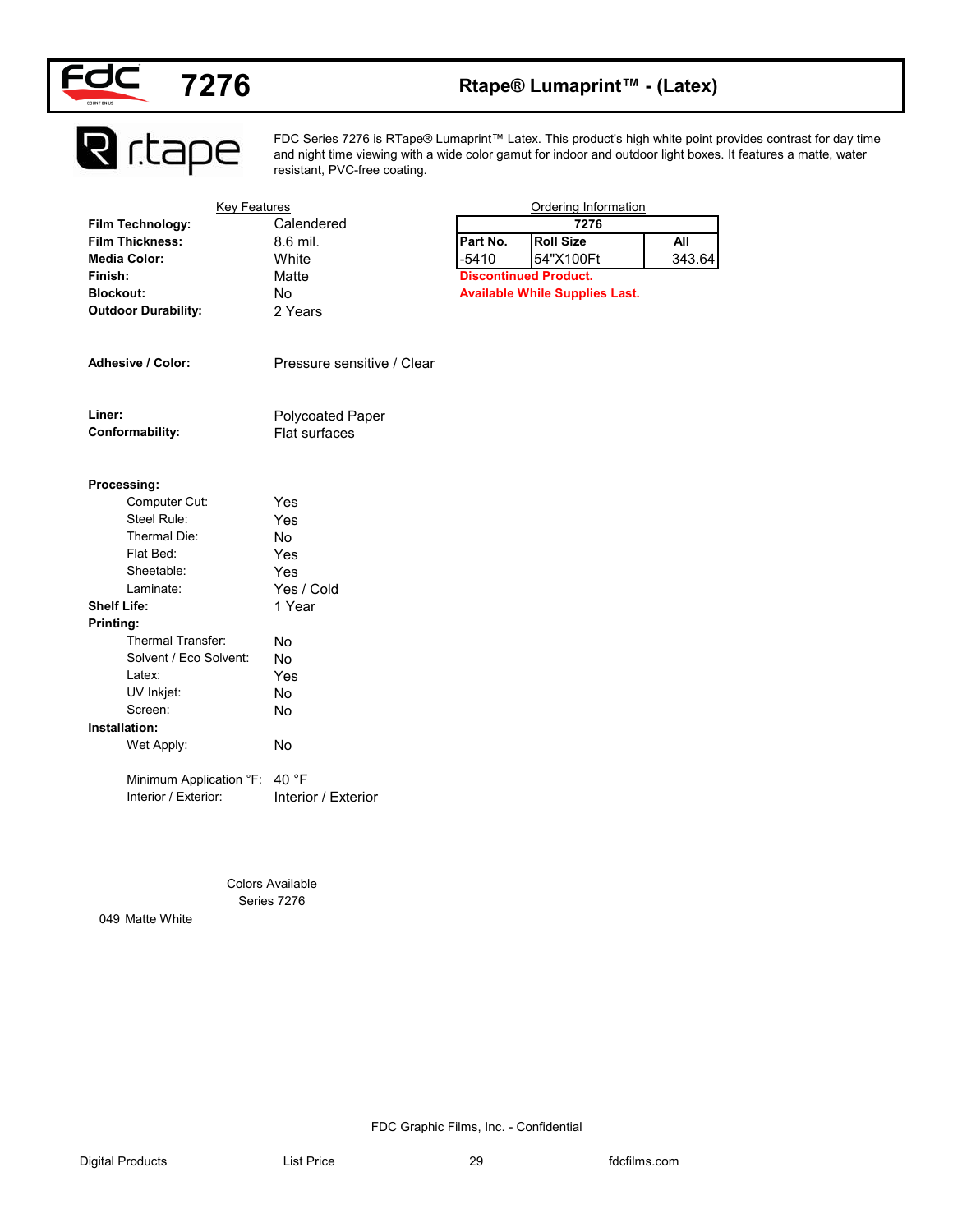

### **Rtape® Lumaprint™ - (UV Curable)**

**R** r.tape

FDC Series 7275 is RTape® Lumaprint™ UV Curable. This product's high white point provides contrast for day time and night time viewing with a wide color gamut for indoor and outdoor light boxes. It features a matte, water resistant, PVC-free coating.

| <b>Key Features</b>           |                            |          | <b>Ordering Information</b>           |            |
|-------------------------------|----------------------------|----------|---------------------------------------|------------|
| Film Technology:              | Calendered                 |          | 7277                                  |            |
| <b>Film Thickness:</b>        | 9.0 mil.                   | Part No. | <b>Roll Size</b>                      | <b>All</b> |
| <b>Media Color:</b>           | White                      | $-3616$  | 60"X164ft                             | 521.82     |
| Finish:                       | Matte                      |          | <b>Discontinued Product.</b>          |            |
| <b>Blockout:</b>              | No                         |          | <b>Available While Supplies Last.</b> |            |
| <b>Outdoor Durability:</b>    | 2 Years                    |          |                                       |            |
|                               |                            |          |                                       |            |
| Adhesive / Color:             | Pressure sensitive / Clear |          |                                       |            |
| Liner:                        | Polycoated Paper           |          |                                       |            |
| Conformability:               | Flat surfaces              |          |                                       |            |
|                               |                            |          |                                       |            |
| Processing:<br>Computer Cut:  | Yes                        |          |                                       |            |
| Steel Rule:                   | Yes                        |          |                                       |            |
| Thermal Die:                  | No                         |          |                                       |            |
| Flat Bed:                     | Yes                        |          |                                       |            |
| Sheetable:                    | Yes                        |          |                                       |            |
| Laminate:                     | Yes / Cold                 |          |                                       |            |
| <b>Shelf Life:</b>            | 3 Years                    |          |                                       |            |
| Printing:                     |                            |          |                                       |            |
| Thermal Transfer:             | No                         |          |                                       |            |
| Solvent / Eco Solvent:        | No                         |          |                                       |            |
| Latex:                        | No                         |          |                                       |            |
| UV Inkjet:                    | Yes                        |          |                                       |            |
| Screen:                       | No                         |          |                                       |            |
| Installation:                 |                            |          |                                       |            |
| Wet Apply:                    | No                         |          |                                       |            |
|                               |                            |          |                                       |            |
| Minimum Application °F: 40 °F |                            |          |                                       |            |
| Interior / Exterior:          | Interior / Exterior        |          |                                       |            |
|                               |                            |          |                                       |            |
|                               |                            |          |                                       |            |
|                               |                            |          |                                       |            |
|                               |                            |          |                                       |            |
|                               | <b>Colors Available</b>    |          |                                       |            |
|                               | Series 7277                |          |                                       |            |
| 049 Matte White               |                            |          |                                       |            |
|                               |                            |          |                                       |            |
|                               |                            |          |                                       |            |
|                               |                            |          |                                       |            |
|                               |                            |          |                                       |            |
|                               |                            |          |                                       |            |
|                               |                            |          |                                       |            |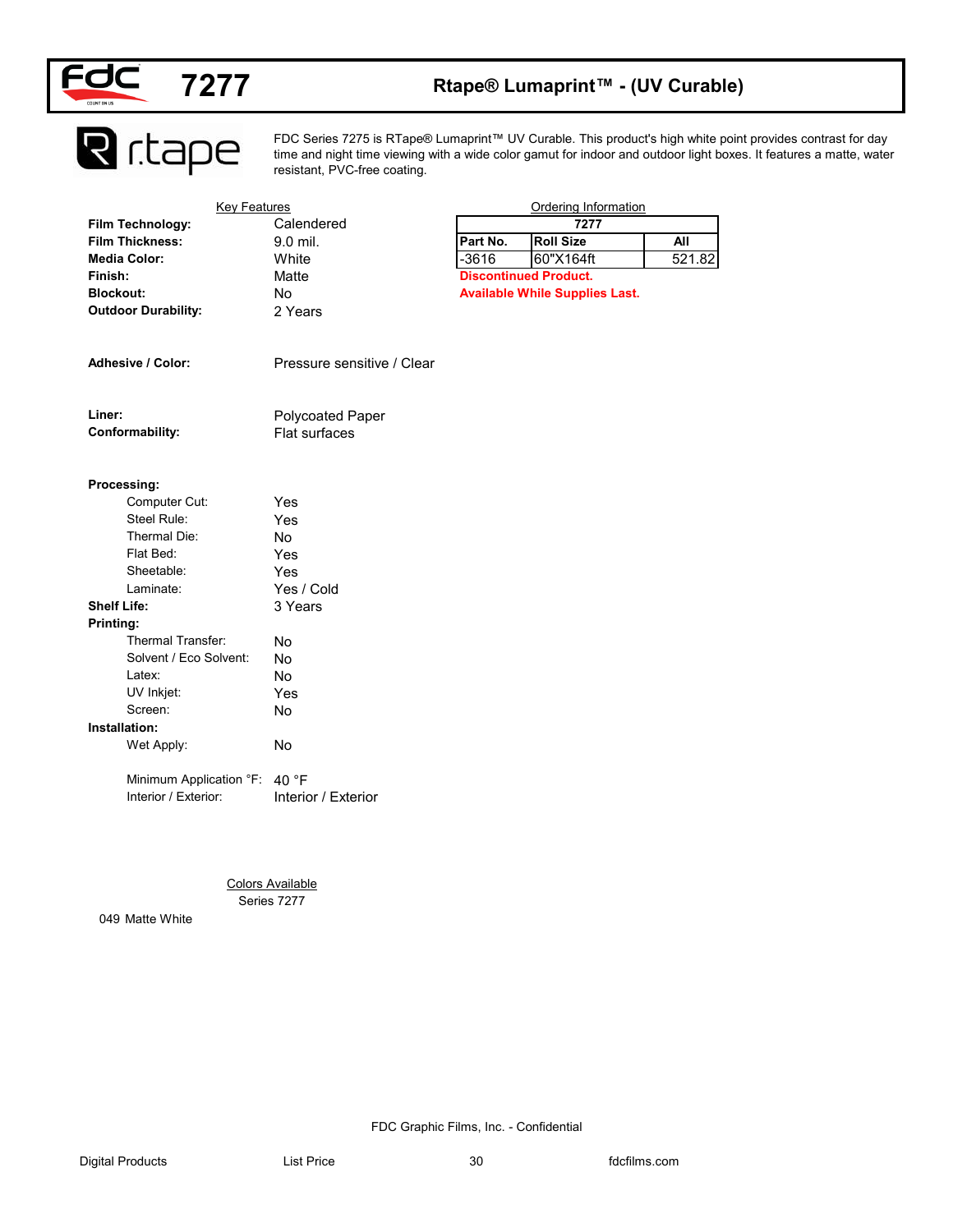

### **7279 Lumina® Print Media: Carpet Floor Film**

# Lumina

Lumina® 7279 Series is a flexible 3.2 mil vinyl with an acrylic pressure-sensitive adhesive on a stay flat liner specially designed for removability of the film from most commercial carpets for up to six months under normal conditions including P.O.P. decals, tradeshow aisle markings, social distancing graphics and short-term wayfinding signage. Warranted for use with Lumina 7051 Series.

| <b>Key Features</b>                  |                         |          | Ordering Information              |              |
|--------------------------------------|-------------------------|----------|-----------------------------------|--------------|
| Film Technology:                     | Calendered              |          | 7279                              |              |
| <b>Film Thickness:</b>               | 3.2 mil.                | Part No. | <b>Roll Size</b>                  | White        |
| <b>Media Color:</b>                  | White                   | $-5415$  | 54"X50Yds                         | 348.55       |
| Finish:                              | Matte                   | $-5408$  | 54"X25Yds                         | 174.27       |
| <b>Blockout:</b>                     | Yes                     | $-2715$  | 27"X50Yds                         | 178.74       |
| <b>Outdoor Durability:</b>           | No                      | $-2708$  | 27"X25Yds                         | 89.37        |
|                                      |                         |          | Kit                               |              |
|                                      |                         |          | (Sold With Matching Roll of 7051) |              |
| Adhesive / Color:                    | Removable / Clear       | Part No. | <b>Roll Size</b>                  | <b>White</b> |
|                                      |                         | $-5415$  | 54"X50Yds                         | 760.59       |
|                                      |                         | $-5408$  | 54"X25Yds                         | 380.30       |
| Liner:                               | 90# Layflat             | $-2715$  | 27"X50Yds                         | 384.77       |
| Conformability:                      | Flat surfaces           | $-2708$  | 27"X25Yds                         | 192.39       |
|                                      |                         |          |                                   |              |
| Processing:                          |                         |          |                                   |              |
| Computer Cut:                        | Yes                     |          |                                   |              |
| Steel Rule:                          | Yes                     |          |                                   |              |
| Thermal Die:                         | Yes                     |          |                                   |              |
| Flat Bed:                            | Yes                     |          |                                   |              |
| Sheetable:                           | Yes                     |          |                                   |              |
| Laminate:                            | Yes / Cold              |          |                                   |              |
| <b>Shelf Life:</b>                   | 6 Months                |          |                                   |              |
| Printing:                            |                         |          |                                   |              |
| Thermal Transfer:                    | No                      |          |                                   |              |
| Solvent / Eco Solvent:               | Yes                     |          |                                   |              |
| Latex:                               | No                      |          |                                   |              |
| UV Inkjet:                           | Yes                     |          |                                   |              |
| Screen:                              | Yes                     |          |                                   |              |
| Installation:                        |                         |          |                                   |              |
| Wet Apply:                           | Yes                     |          |                                   |              |
| Minimum Application °F: 40 °F        |                         |          |                                   |              |
| Interior / Exterior:                 | Interior                |          |                                   |              |
|                                      |                         |          |                                   |              |
|                                      |                         |          |                                   |              |
|                                      |                         |          |                                   |              |
|                                      |                         |          |                                   |              |
|                                      | <b>Colors Available</b> |          |                                   |              |
|                                      | 7279 Series             |          |                                   |              |
| 049 Matte White                      |                         |          |                                   |              |
| K01 Matte White With Luster Laminate |                         |          |                                   |              |
|                                      |                         |          |                                   |              |
|                                      |                         |          |                                   |              |
|                                      |                         |          |                                   |              |
|                                      |                         |          |                                   |              |
|                                      |                         |          |                                   |              |

#### **Processing:**

| Computer Cut:                 | Yes        |
|-------------------------------|------------|
| Steel Rule:                   | Yes        |
| Thermal Die:                  | Yes        |
| Flat Bed:                     | Yes        |
| Sheetable:                    | Yes        |
| Laminate:                     | Yes / Cold |
| Shelf Life:                   | 6 Months   |
| Printing:                     |            |
| Thermal Transfer:             | N٥         |
| Solvent / Eco Solvent:        | Yes        |
| Latex:                        | N٥         |
| UV Inkjet:                    | Yes        |
| Screen:                       | Yes        |
| Installation:                 |            |
| Wet Apply:                    | Yes        |
| Minimum Application °F: 40 °F |            |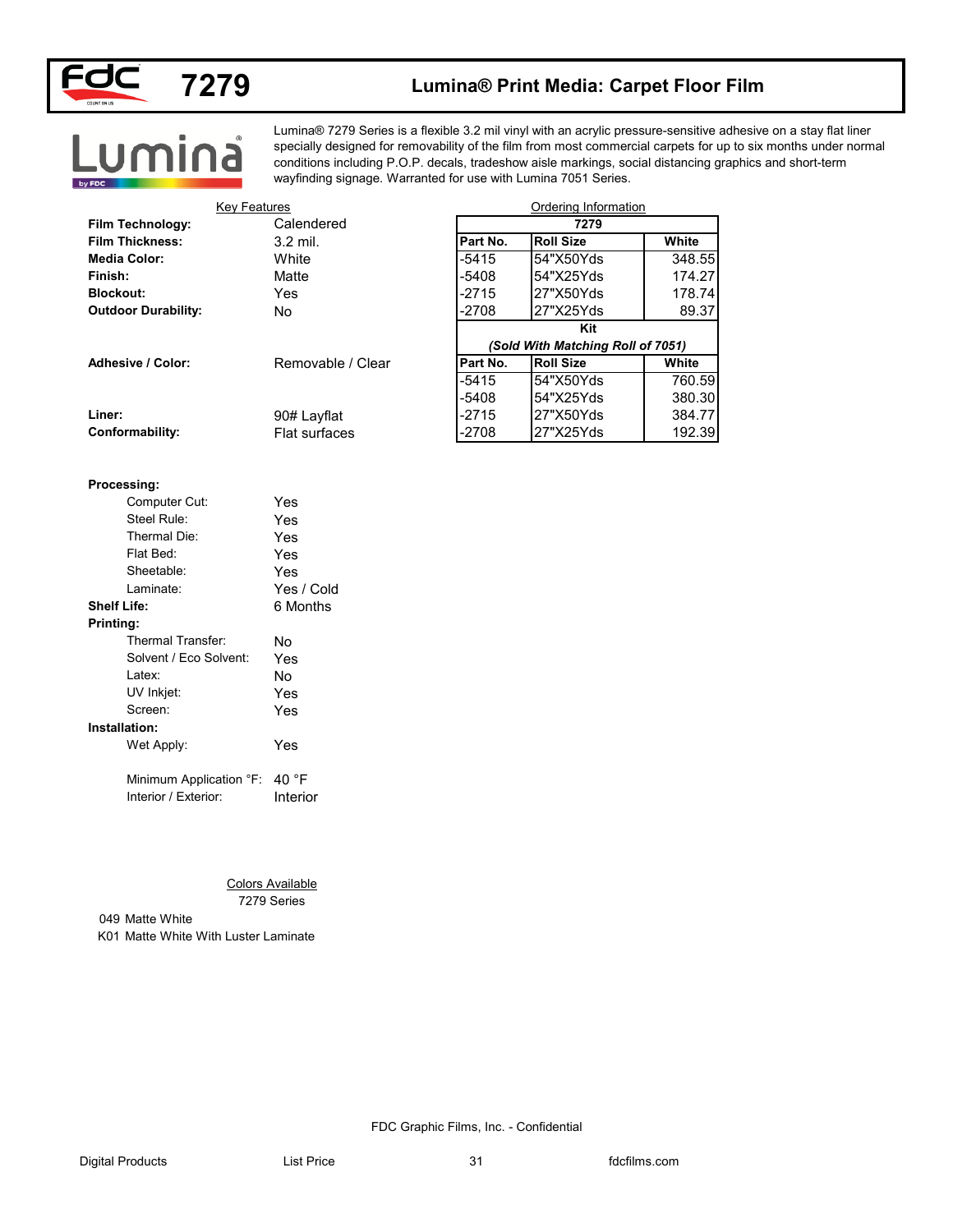



### **7292 ASLAN Print Media: Ice Look, Dryapply**



FDC 7292 Series is ASLAN DFL 302 printable glass decoration film with Dryapply. This product is a calendered vinyl film with a silver etch effect and features ASLAN's unique Dryapply air egress adhesive system for easy

| <b>Key Features</b>        |                                        |          | <b>Ordering Information</b> |            |
|----------------------------|----------------------------------------|----------|-----------------------------|------------|
| Film Technology:           | Calendered                             |          | 7292                        |            |
| <b>Film Thickness:</b>     | 3.2 mil.                               | Part No. | <b>Roll Size</b>            | <b>All</b> |
| <b>Media Color:</b>        |                                        | $-5416$  | 54"x164FT                   | 1,163.87   |
| Finish:                    | Matte                                  | $-5404$  | 54"x32.8FT                  | 256.05     |
| <b>Blockout:</b>           | No                                     | $-2716$  | 27"x164FT                   | 640.13     |
| <b>Outdoor Durability:</b> | 7 Years                                | $-2704$  | 27"x32.8FT                  | 128.03     |
| Adhesive / Color:          | Dryapply - Permanent /                 |          |                             |            |
|                            | Clear                                  |          |                             |            |
| Liner:                     | Silicone Coated Paper                  |          |                             |            |
| Conformability:            | <b>Flat Surfaces</b>                   |          |                             |            |
| Processing:                |                                        |          |                             |            |
| Computer Cut:              | Yes                                    |          |                             |            |
| Steel Rule:                | Yes                                    |          |                             |            |
| Thermal Die:               | Yes                                    |          |                             |            |
| Flat Bed:                  | Yes                                    |          |                             |            |
| Sheetable:                 | Yes                                    |          |                             |            |
| Laminate:                  | Yes / Cold                             |          |                             |            |
| <b>Shelf Life:</b>         | 3 Years                                |          |                             |            |
| Printing:                  |                                        |          |                             |            |
| Thermal Transfer:          | Yes                                    |          |                             |            |
| Solvent / Eco Solvent:     | Yes                                    |          |                             |            |
| Latex:                     | Yes                                    |          |                             |            |
| UV Inkjet:                 | Yes                                    |          |                             |            |
| Screen:                    | Yes                                    |          |                             |            |
| Installation:              |                                        |          |                             |            |
| Wet Apply:                 | No                                     |          |                             |            |
| Minimum Application °F:    | 56 °F                                  |          |                             |            |
| Interior / Exterior:       | Interior / Exterior                    |          |                             |            |
|                            |                                        |          |                             |            |
|                            |                                        |          |                             |            |
|                            | <b>Colors Available</b><br>Series 7292 |          |                             |            |
| 300 Etch Glass             |                                        |          |                             |            |
| 302 Matte Silver           |                                        |          |                             |            |
|                            |                                        |          |                             |            |
|                            |                                        |          |                             |            |
|                            |                                        |          |                             |            |
|                            |                                        |          |                             |            |
|                            |                                        |          |                             |            |
|                            |                                        |          |                             |            |

| Adhesive / Color: | Dryapply - Permanent / |
|-------------------|------------------------|
|                   | Clear                  |
|                   |                        |

| Liner:          | <b>Silicone Coated Paper</b> |
|-----------------|------------------------------|
| Conformability: | <b>Flat Surfaces</b>         |

#### **Processing:**

| Computer Cut:          | Yes        |
|------------------------|------------|
| Steel Rule:            | Yes        |
| Thermal Die:           | Yes        |
| Flat Bed:              | Yes        |
| Sheetable:             | Yes        |
| Laminate:              | Yes / Cold |
| <b>Shelf Life:</b>     | 3 Years    |
| Printing:              |            |
| Thermal Transfer:      | Yes        |
| Solvent / Eco Solvent: | Yes        |
| l atex <sup>-</sup>    | Yes        |
| UV Inkjet:             | Yes        |
| Screen:                | Yes        |
| Installation:          |            |
| Wet Apply:             | No         |
| .<br>$\sim$ $-$        |            |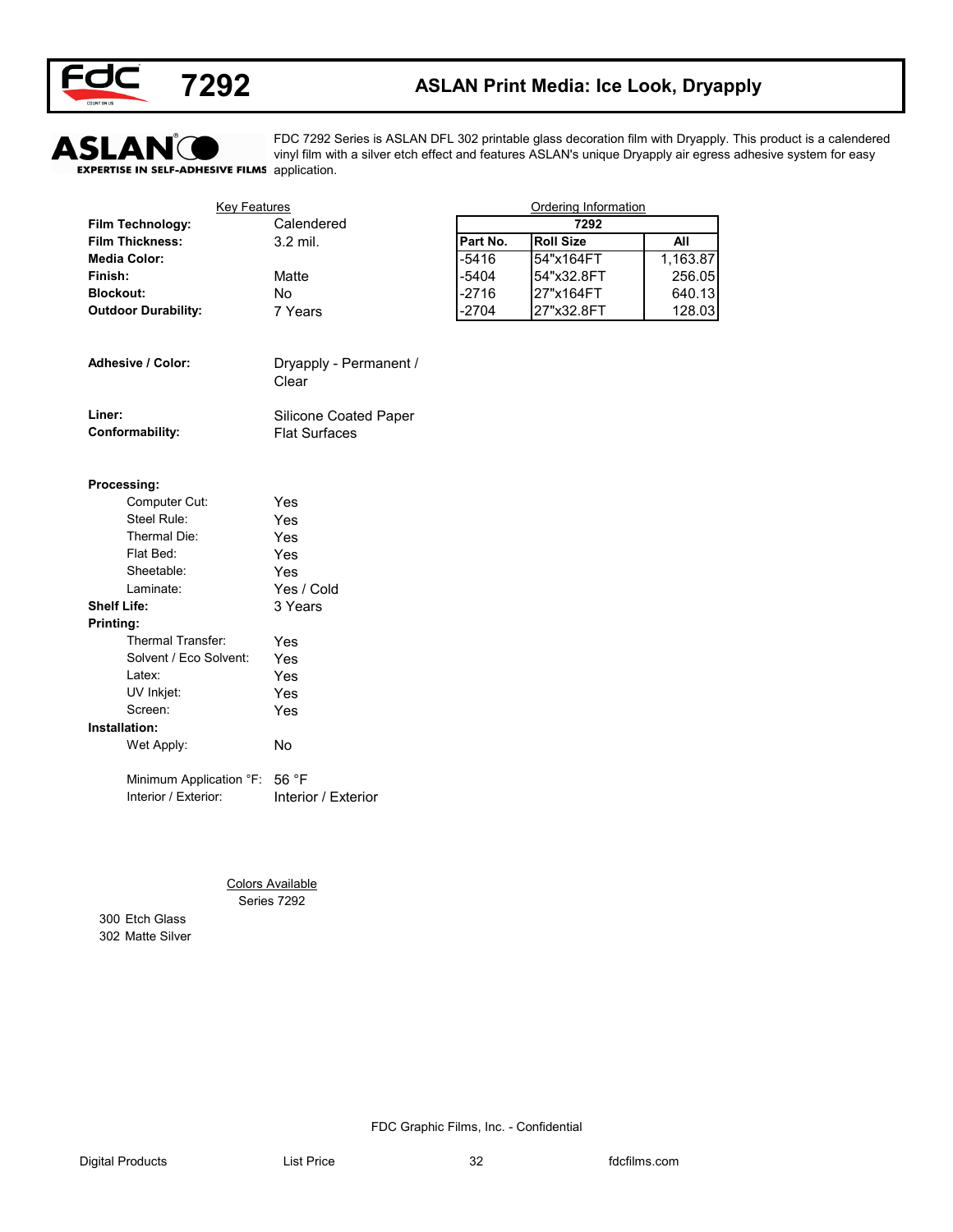

## **7300 Lumina® Print Media: Premium Reflective**



Lumina 7300 Series is a premium grade reflective vinyl film designed for printing permanent graphics, signage and decals requiring long-term durability. This product is an engineer grade film and meets A S T M Type I standards.

| <b>Key Features</b>           |                         |          | Ordering Information |            |
|-------------------------------|-------------------------|----------|----------------------|------------|
| Film Technology:              | Retro-Reflective        |          | 7300                 |            |
| <b>Film Thickness:</b>        | 5.9 mil.                | Part No. | <b>Roll Size</b>     | <b>All</b> |
| <b>Media Color:</b>           | White                   | $-4815$  | 48"x50Yds            | 1,770.60   |
| Finish:                       | Gloss                   | $-4808$  | 48"x25Yds            | 885.33     |
| <b>Blockout:</b>              | Yes                     | $-3015$  | 30"x50Yds            | 1,770.60   |
| <b>Outdoor Durability:</b>    | 7 Years                 | $-3008$  | 30"x25Yds            | 885.33     |
|                               |                         | $-2415$  | 24"x50Yds            | 885.33     |
|                               |                         | $-2408$  | 24"x25Yds            | 442.64     |
| Adhesive / Color:             | Permanent / Clear       |          |                      |            |
|                               |                         |          |                      |            |
| Liner:                        | 90# Layflat             |          |                      |            |
| Conformability:               | Flat Surfaces, Simple   |          |                      |            |
|                               | Curves, Rivets and      |          |                      |            |
|                               | Corrugations            |          |                      |            |
| Processing:                   |                         |          |                      |            |
| Computer Cut:                 | Yes                     |          |                      |            |
| Steel Rule:                   | Yes                     |          |                      |            |
| Thermal Die:                  | Yes                     |          |                      |            |
| Flat Bed:                     | Yes                     |          |                      |            |
| Sheetable:                    | Yes                     |          |                      |            |
| Laminate:                     | Yes / Cold              |          |                      |            |
| <b>Shelf Life:</b>            | 1 Year                  |          |                      |            |
| Printing:                     |                         |          |                      |            |
| Thermal Transfer:             | Yes                     |          |                      |            |
| Solvent / Eco Solvent:        | Yes                     |          |                      |            |
| Latex:                        | Yes                     |          |                      |            |
| UV Inkjet:<br>Screen:         | Yes                     |          |                      |            |
|                               | Yes                     |          |                      |            |
| Installation:                 |                         |          |                      |            |
| Wet Apply:                    | No                      |          |                      |            |
| Minimum Application °F: 60 °F |                         |          |                      |            |
| Interior / Exterior:          | Interior and Exterior   |          |                      |            |
|                               |                         |          |                      |            |
|                               |                         |          |                      |            |
|                               |                         |          |                      |            |
|                               |                         |          |                      |            |
|                               | <b>Colors Available</b> |          |                      |            |
|                               | 7300 Series             |          |                      |            |
| 002 Gloss White               |                         |          |                      |            |
|                               |                         |          |                      |            |
|                               |                         |          |                      |            |
|                               |                         |          |                      |            |
|                               |                         |          |                      |            |
|                               |                         |          |                      |            |
|                               |                         |          |                      |            |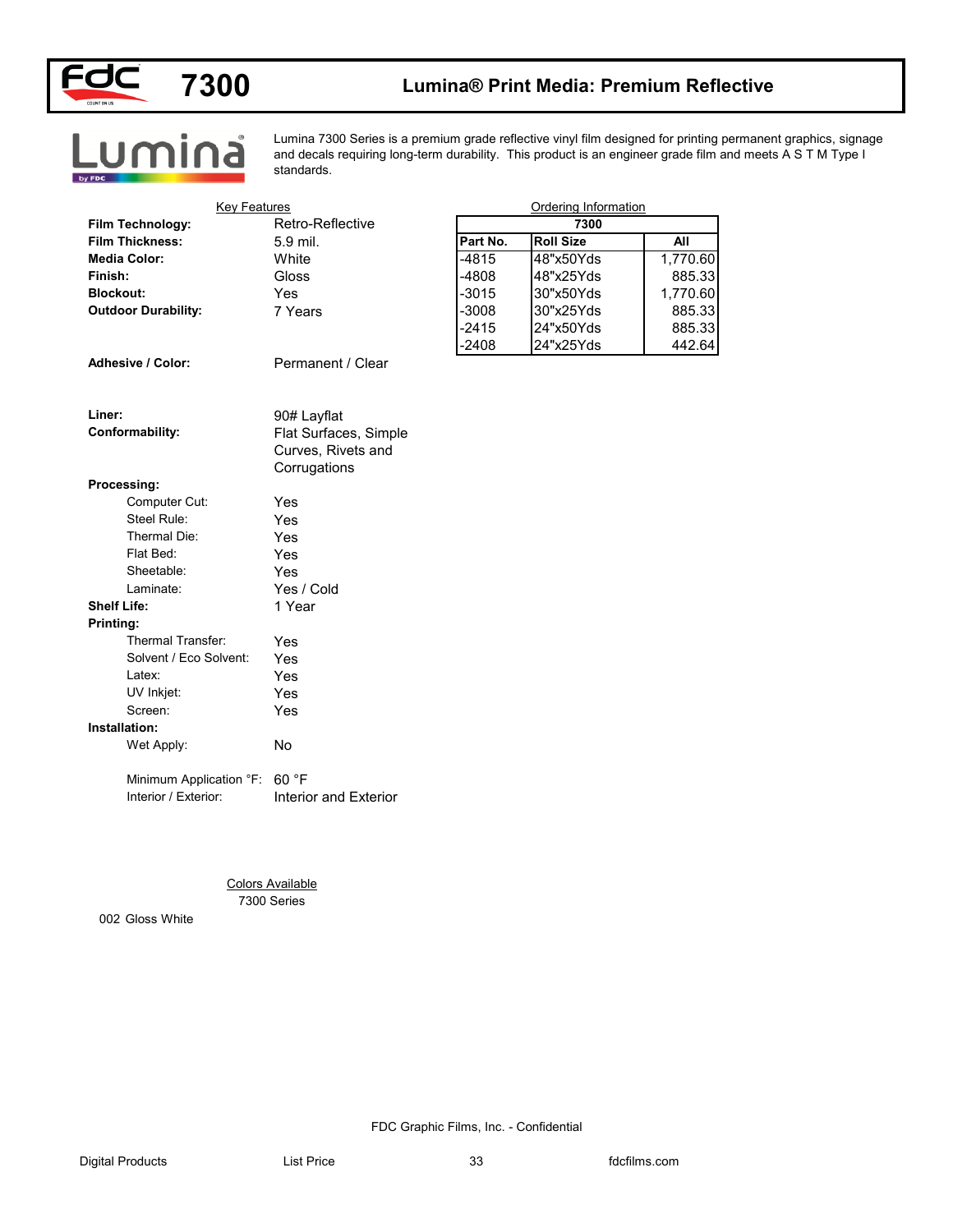



Lumina

### **7335 Lumina® Print Media: Wall Fabric, Removable Adhesive**

Lumina 7335 Series is a premium polyester fabric with a removable adhesive designed for printing wall graphics. This product features a unique facestock that allows for full bleed printing without edge curl and lifting.

|                               | <b>Key Features</b>     |          | Ordering Information |            |
|-------------------------------|-------------------------|----------|----------------------|------------|
| Film Technology:              | Polyester               |          | 7335                 |            |
| <b>Film Thickness:</b>        | 7.0 mil.                | Part No. | <b>Roll Size</b>     | <b>All</b> |
| <b>Media Color:</b>           | White                   | $-6010$  | 60"x100Ft            | 813.71     |
| Finish:                       | Matte                   | $-5410$  | 54"x100Ft            | 732.35     |
| <b>Blockout:</b>              | Yes                     | $-3010$  | 30"x100Ft            | 406.86     |
| <b>Outdoor Durability:</b>    | No                      |          |                      |            |
| Adhesive / Color:             | Removable / Clear       |          |                      |            |
| Liner:                        | 90# Layflat             |          |                      |            |
| Conformability:               | Flat surfaces           |          |                      |            |
| Processing:                   |                         |          |                      |            |
| Computer Cut:                 | Yes                     |          |                      |            |
| Steel Rule:                   | Yes                     |          |                      |            |
| Thermal Die:                  | Yes                     |          |                      |            |
| Flat Bed:                     | Yes                     |          |                      |            |
| Sheetable:                    | Yes                     |          |                      |            |
| Laminate:                     | No                      |          |                      |            |
| <b>Shelf Life:</b>            | 6 Months                |          |                      |            |
| Printing:                     |                         |          |                      |            |
| Thermal Transfer:             | No                      |          |                      |            |
| Solvent / Eco Solvent:        | Yes                     |          |                      |            |
| Latex:                        | No                      |          |                      |            |
| UV Inkjet:                    | Yes                     |          |                      |            |
| Screen:                       | Yes                     |          |                      |            |
| Installation:                 |                         |          |                      |            |
| Wet Apply:                    | No                      |          |                      |            |
| Minimum Application °F: 40 °F |                         |          |                      |            |
| Interior / Exterior:          | Interior                |          |                      |            |
|                               | <b>Colors Available</b> |          |                      |            |
|                               |                         |          |                      |            |
| 7335 Series                   |                         |          |                      |            |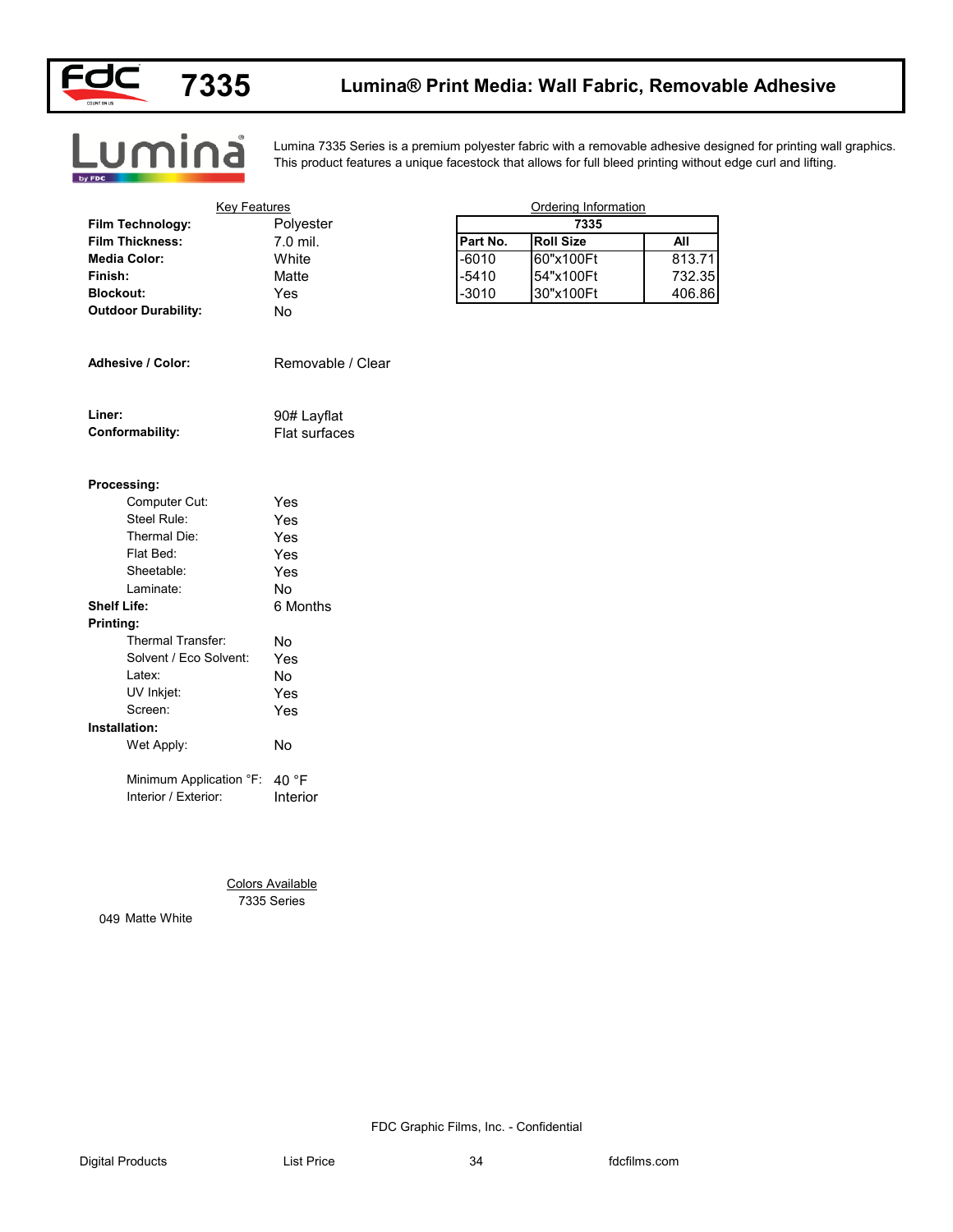

<u>Lumina</u>

### **Lumina® 7337 Series: Wall Fabric**

#### Lumina 7337 Series is a digitally printable, polyester fabric that is ideal for application to interior walls. This film is backed is a repositionable, removable adhesive that can be applied to non-porous substrait and can be removed with damaging walls, removing paint while leaving minimal residue. The product features a metallic finish for colors 004 Gold and 007 Silver that will add an attention grabbing pop to prints.

| <b>Key Features</b>        |                                                          |          | Ordering Information |              |               |
|----------------------------|----------------------------------------------------------|----------|----------------------|--------------|---------------|
| Film Technology:           | <b>Acrylic Coated Polyester</b>                          |          | 7337                 |              |               |
| <b>Film Thickness:</b>     | 10.0 mil.                                                |          |                      | <b>Matte</b> |               |
| <b>Media Color:</b>        | Various                                                  | Part No. | <b>Roll Size</b>     | White        | <b>Colors</b> |
| Finish:                    | Matte                                                    | $-6008$  | 60"x75Ft             | 631.80       | 817.62        |
| <b>Blockout:</b>           | Yes                                                      | $-5408$  | 54"x75Ft             | 568.62       | 723.70        |
| <b>Outdoor Durability:</b> | No                                                       | $-3008$  | 30"x75Ft             | 335.64       | 434.36        |
| Adhesive / Color:          | Removable, Repositionable,<br>Pressure-sensitive / Clear |          |                      |              |               |
| Liner:                     | Kraft Paper                                              |          |                      |              |               |
| Conformability:            | Flat Surfaces, Simple<br>Curves                          |          |                      |              |               |
| Processing:                |                                                          |          |                      |              |               |
| Computer Cut:              | Yes                                                      |          |                      |              |               |
| Steel Rule:                | Yes                                                      |          |                      |              |               |
| Thermal Die:               | Yes                                                      |          |                      |              |               |
| Flat Bed:                  | Yes                                                      |          |                      |              |               |
| Sheetable:                 | No                                                       |          |                      |              |               |
| Laminate:                  | No                                                       |          |                      |              |               |
| <b>Shelf Life:</b>         | 1 Year                                                   |          |                      |              |               |
| Printing:                  |                                                          |          |                      |              |               |
| Thermal Transfer:          | No                                                       |          |                      |              |               |
| Solvent / Eco Solvent:     | Yes                                                      |          |                      |              |               |
| Latex:                     | Yes                                                      |          |                      |              |               |
| UV Inkjet:                 | Yes                                                      |          |                      |              |               |
| Screen:                    | $\operatorname{\mathsf{No}}$                             |          |                      |              |               |
| Installation:              |                                                          |          |                      |              |               |
| Wet Apply:                 | No                                                       |          |                      |              |               |
| Minimum Application °F:    | 50 °F                                                    |          |                      |              |               |
| Interior / Exterior:       | Interior                                                 |          |                      |              |               |
|                            | <b>Colors Available</b>                                  |          |                      |              |               |
|                            | 7337 Series                                              |          |                      |              |               |
| 004 Gold                   |                                                          |          |                      |              |               |
| 007 Silver                 |                                                          |          |                      |              |               |
| 049 Matte White            |                                                          |          |                      |              |               |
|                            |                                                          |          |                      |              |               |
|                            |                                                          |          |                      |              |               |
|                            |                                                          |          |                      |              |               |
|                            |                                                          |          |                      |              |               |
|                            |                                                          |          |                      |              |               |

| Processing: |  |
|-------------|--|

| Computer Cut:           | Yes    |
|-------------------------|--------|
| Steel Rule:             | Yes    |
| Thermal Die:            | Yes    |
| Flat Bed:               | Yes    |
| Sheetable:              | N٥     |
| Laminate:               | N٥     |
| <b>Shelf Life:</b>      | 1 Year |
| Printing:               |        |
| Thermal Transfer:       | N٥     |
| Solvent / Eco Solvent:  | Yes    |
| l atex <sup>-</sup>     | Yes    |
| UV Inkjet:              | Yes    |
| Screen:                 | N٥     |
| Installation:           |        |
| Wet Apply:              | N٥     |
| Minimum Application °F: | 50 °F  |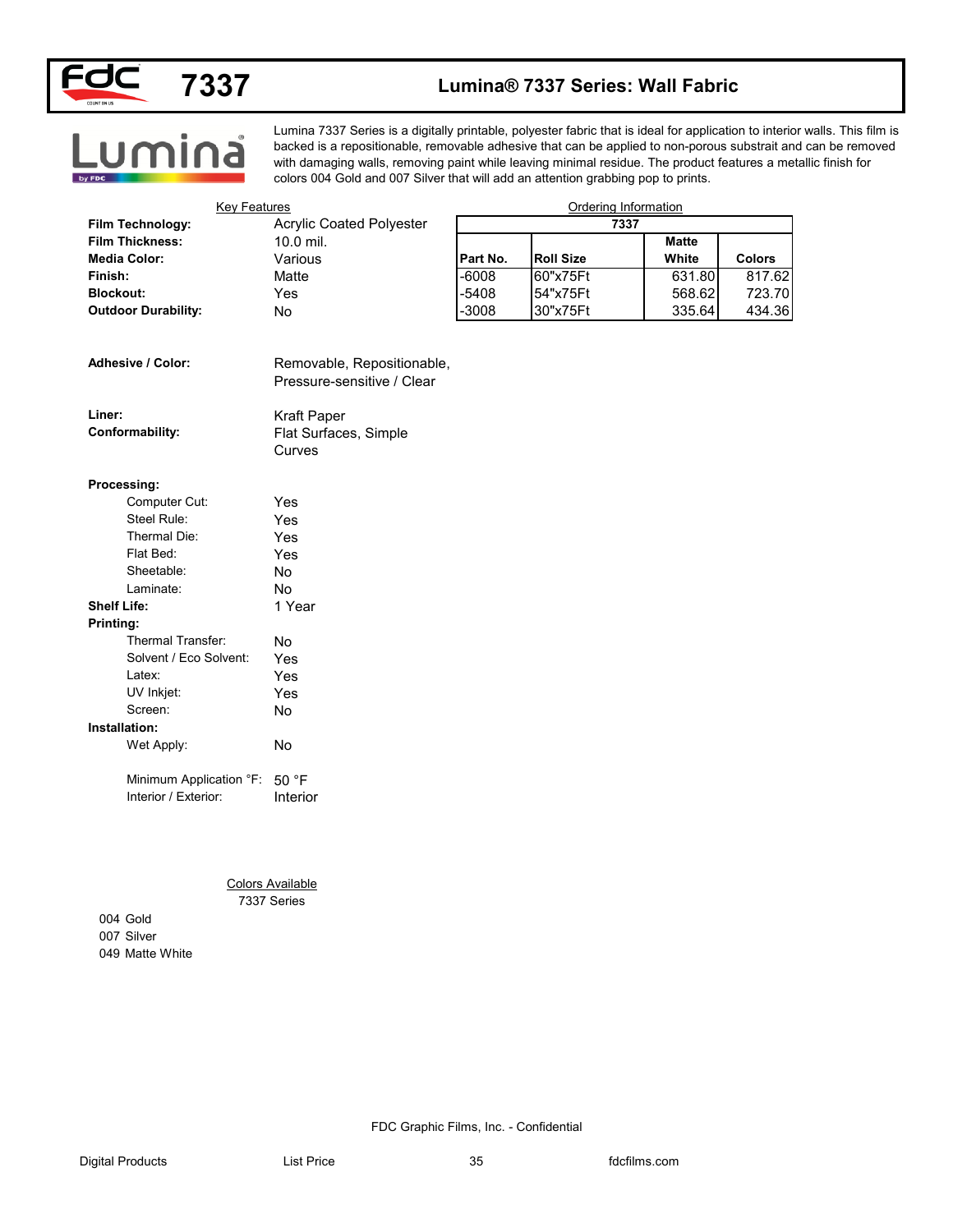

#### **Lumina® 7338 Series: Adhesive Backed Canvas**

# **Lumina**

Lumina 7338 Series is a heavy weight wide-format, acrylic coated polyester woven fabric designed for digitally printable wall covering. The product features a removable and repositionable adhesive designed for installation on flat surfaces. Common substrates include painted drywall and glass. The product minimizes show through of substrate imperfections because of it's weight and rigidity. The product features a metallic finish for colors 004 Gold and 007 Silver that will add an attention grabbing pop to prints.

| <b>Key Features</b>        |                                                          |          | Ordering Information |              |               |
|----------------------------|----------------------------------------------------------|----------|----------------------|--------------|---------------|
| Film Technology:           | <b>Acrylic Coated Polyester</b>                          |          | 7338                 |              |               |
| <b>Film Thickness:</b>     | 17.0 mil.                                                |          |                      | <b>Matte</b> |               |
| <b>Media Color:</b>        | Various                                                  | Part No. | <b>Roll Size</b>     | White        | <b>Colors</b> |
| Finish:                    | Matte                                                    | $-6008$  | 60"x75Ft             | 1,111.97     | 1,196.59      |
| <b>Blockout:</b>           | Yes                                                      | $-5408$  | 54"x75Ft             | 988.49       | 1,086.44      |
| <b>Outdoor Durability:</b> | No                                                       | $-3008$  | 30"x75Ft             | 556.00       | 598.30        |
| Adhesive / Color:          | Removable, Repositionable,<br>Pressure-sensitive / Clear |          |                      |              |               |
| Liner:                     | Kraft Paper                                              |          |                      |              |               |
| Conformability:            | Flat Surfaces, Simple<br>Curves                          |          |                      |              |               |
| Processing:                |                                                          |          |                      |              |               |
| Computer Cut:              | Yes                                                      |          |                      |              |               |
| Steel Rule:                | Yes                                                      |          |                      |              |               |
| Thermal Die:               | Yes                                                      |          |                      |              |               |
| Flat Bed:                  | Yes                                                      |          |                      |              |               |
| Sheetable:                 | No                                                       |          |                      |              |               |
| Laminate:                  | No                                                       |          |                      |              |               |
| <b>Shelf Life:</b>         | 1 Year                                                   |          |                      |              |               |
| Printing:                  |                                                          |          |                      |              |               |
| Thermal Transfer:          | No                                                       |          |                      |              |               |
| Solvent / Eco Solvent:     | Yes                                                      |          |                      |              |               |
| Latex:                     | Yes                                                      |          |                      |              |               |
| UV Inkjet:                 | Yes                                                      |          |                      |              |               |
| Screen:                    | $\operatorname{\mathsf{No}}$                             |          |                      |              |               |
| Installation:              |                                                          |          |                      |              |               |
| Wet Apply:                 | No                                                       |          |                      |              |               |
| Minimum Application °F:    | 50 °F                                                    |          |                      |              |               |
| Interior / Exterior:       | Interior                                                 |          |                      |              |               |
|                            |                                                          |          |                      |              |               |
|                            |                                                          |          |                      |              |               |
|                            | <b>Colors Available</b><br>7338 Series                   |          |                      |              |               |
| 004 Gold                   |                                                          |          |                      |              |               |
| 007 Silver                 |                                                          |          |                      |              |               |
| 049 Matte White            |                                                          |          |                      |              |               |
|                            |                                                          |          |                      |              |               |
|                            |                                                          |          |                      |              |               |
|                            |                                                          |          |                      |              |               |
|                            |                                                          |          |                      |              |               |

| <b>Adhesive / Color:</b> |  |  |
|--------------------------|--|--|
|                          |  |  |

| Liner:          | Kraft Paper           |
|-----------------|-----------------------|
| Conformability: | Flat Surfaces, Simple |
|                 | Curves                |

#### **Processing:**

| Computer Cut:          | Yes    |
|------------------------|--------|
| Steel Rule:            | Yes    |
| Thermal Die:           | Yes    |
| Flat Bed:              | Yes    |
| Sheetable:             | N٥     |
| Laminate:              | No     |
| Shelf Life:            | 1 Year |
| Printing:              |        |
| Thermal Transfer:      | N٥     |
| Solvent / Eco Solvent: | Yes    |
| l atex <sup>-</sup>    | Yes    |
| UV Inkjet:             | Yes    |
| Screen:                | N٥     |
| Installation:          |        |
| Wet Apply:             | N٥     |
|                        |        |

#### 7338 Series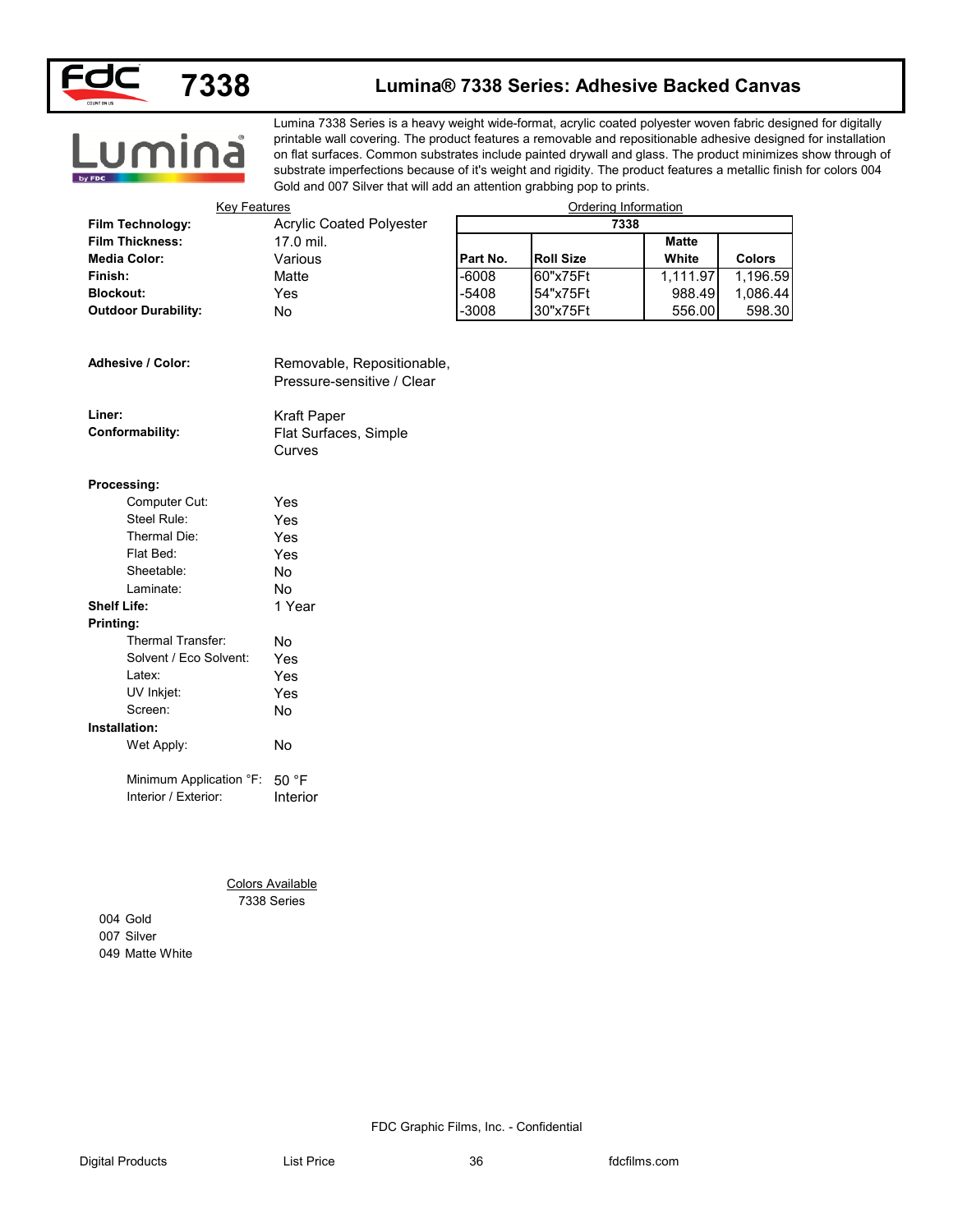

#### **Lumina® 7339 Series: Non-Adhesive Backed Canvas**

**Lumina** 

Lumina 7339 Series is a heavy weight wide-format, acrylic coated polyester woven fabric designed for digitally printable wall covering. The product does not feature an adhesive and can be used in various framing systems, inlcuding silicone-edge systems and stetch frames. The product features a metallic finish for colors 004 Gold and 007 Silver that will add an attention grabbing pop to prints.

| <b>Key Features</b>           |                                 |          | Ordering Information |              |               |
|-------------------------------|---------------------------------|----------|----------------------|--------------|---------------|
| Film Technology:              | <b>Acrylic Coated Polyester</b> |          | 7339                 |              |               |
| <b>Film Thickness:</b>        | 17.0 mil.                       |          |                      | <b>Matte</b> |               |
| <b>Media Color:</b>           | Various                         | Part No. | <b>Roll Size</b>     | White        | <b>Colors</b> |
| Finish:                       | Matte                           | $-6010$  | 60"X100ft            | 1,251.21     | 1,368.05      |
| <b>Blockout:</b>              | Yes                             | $-5410$  | 54"X100Ft            | 1,094.35     | 1,122.83      |
| <b>Outdoor Durability:</b>    | No                              | $-3010$  | 30"X100Ft            | 625.62       | 684.02        |
| Adhesive / Color:             | None                            |          |                      |              |               |
|                               |                                 |          |                      |              |               |
| Liner:                        | None                            |          |                      |              |               |
| Conformability:               | Flat Surfaces, Simple<br>Curves |          |                      |              |               |
| Processing:                   |                                 |          |                      |              |               |
| Computer Cut:                 | Yes                             |          |                      |              |               |
| Steel Rule:                   | Yes                             |          |                      |              |               |
| Thermal Die:                  | Yes                             |          |                      |              |               |
| Flat Bed:                     | Yes                             |          |                      |              |               |
| Sheetable:                    | No                              |          |                      |              |               |
| Laminate:                     | No                              |          |                      |              |               |
| <b>Shelf Life:</b>            | 1 Year                          |          |                      |              |               |
| Printing:                     |                                 |          |                      |              |               |
| Thermal Transfer:             | No                              |          |                      |              |               |
| Solvent / Eco Solvent:        | Yes                             |          |                      |              |               |
| Latex:                        | Yes                             |          |                      |              |               |
| UV Inkjet:                    | Yes                             |          |                      |              |               |
| Screen:                       | $\operatorname{\mathsf{No}}$    |          |                      |              |               |
| Installation:                 |                                 |          |                      |              |               |
| Wet Apply:                    | No                              |          |                      |              |               |
| Minimum Application °F: 50 °F |                                 |          |                      |              |               |
| Interior / Exterior:          | Interior                        |          |                      |              |               |
|                               |                                 |          |                      |              |               |
|                               |                                 |          |                      |              |               |
|                               | <b>Colors Available</b>         |          |                      |              |               |
|                               | 7339 Series                     |          |                      |              |               |
| 004 Gold                      |                                 |          |                      |              |               |
| 007 Silver                    |                                 |          |                      |              |               |
| 049 Matte White               |                                 |          |                      |              |               |
|                               |                                 |          |                      |              |               |
|                               |                                 |          |                      |              |               |
|                               |                                 |          |                      |              |               |
|                               |                                 |          |                      |              |               |
|                               |                                 |          |                      |              |               |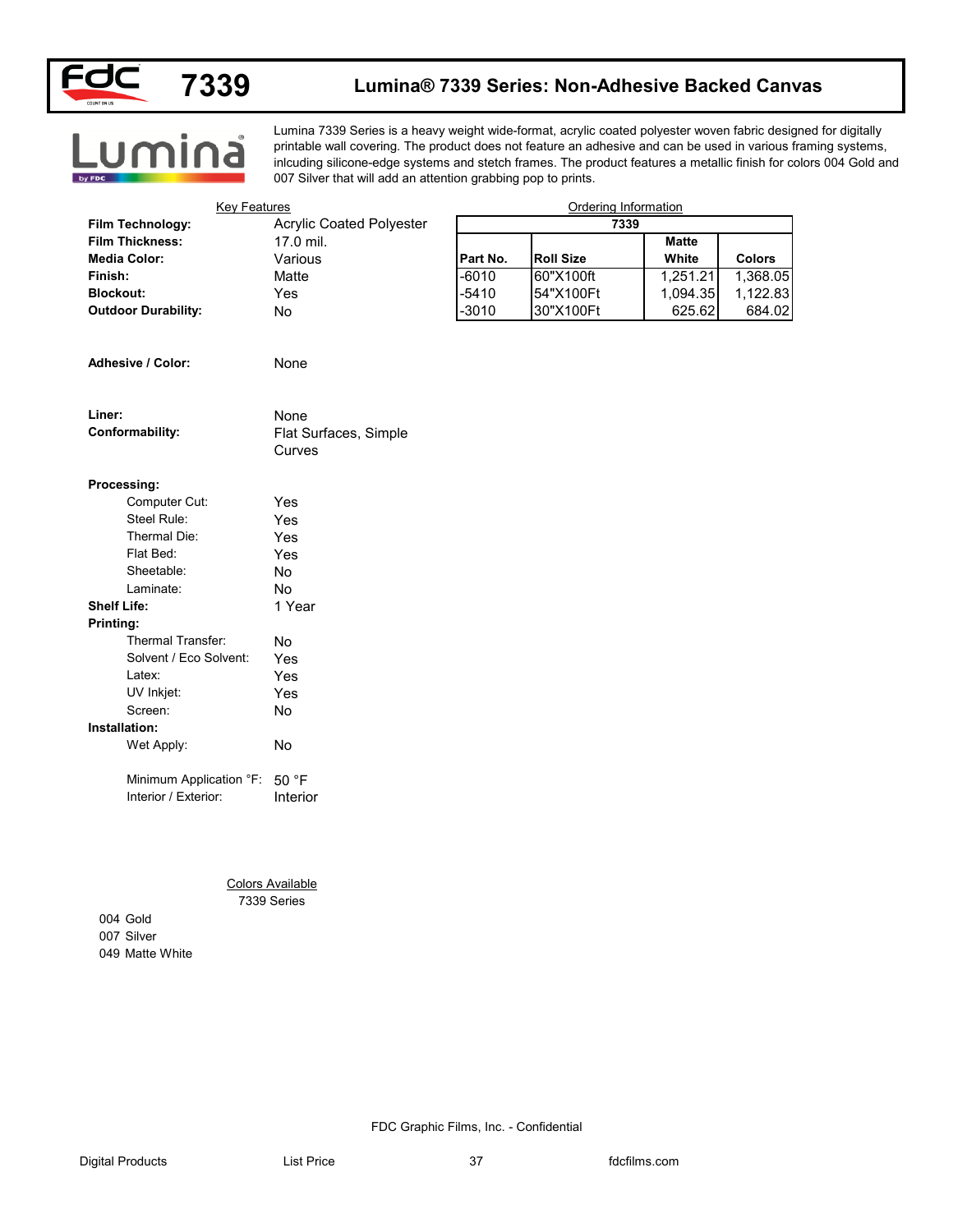



### **Lumina® Print Media: Paper**



Lumina 7420 Series is a top coated paper designed for printing general purpose posters, exhibits and displays.

| <b>Key Features</b>        |                                |                    | Ordering Information   |               |              |
|----------------------------|--------------------------------|--------------------|------------------------|---------------|--------------|
| Film Technology:           | Paper                          |                    | 7420                   |               |              |
| <b>Film Thickness:</b>     | 8.7 mil. (G.) 6.5 mil. (S.-M.) |                    |                        | <b>Gloss</b>  | Semi-        |
| <b>Media Color:</b>        | White                          | Part No.           | <b>Roll Size</b>       | White         | <b>Matte</b> |
| Finish:                    | Gloss / Semi-Matte             | $-6316$            | 63"x165Ft              | 346.47        | N/A          |
| <b>Blockout:</b>           | No                             | $-6310$            | 63"x100Ft              | N/A           | 186.83       |
| <b>Outdoor Durability:</b> | No                             | $-5416$<br>$-5410$ | 54"x165Ft              | 296.97        | N/A          |
|                            |                                | $-3016$            | 54"x100Ft              | N/A           | 160.15       |
| Adhesive / Color:          | None                           | $-3010$            | 30"x165Ft<br>30"x100Ft | 164.98<br>N/A | N/A<br>88.98 |
|                            |                                |                    |                        |               |              |
| Liner:                     | None                           |                    |                        |               |              |
| Conformability:            | <b>Flat Surfaces</b>           |                    |                        |               |              |
|                            |                                |                    |                        |               |              |
| Processing:                |                                |                    |                        |               |              |
| Computer Cut:              | No                             |                    |                        |               |              |
| Steel Rule:                | Yes                            |                    |                        |               |              |
| Thermal Die:               | No                             |                    |                        |               |              |
| Flat Bed:                  | No                             |                    |                        |               |              |
| Sheetable:                 | Yes                            |                    |                        |               |              |
| Laminate:                  | Yes / Cold                     |                    |                        |               |              |
| <b>Shelf Life:</b>         | 1 Year                         |                    |                        |               |              |
| Printing:                  |                                |                    |                        |               |              |
| Thermal Transfer:          | No                             |                    |                        |               |              |
| Solvent / Eco Solvent:     | Yes                            |                    |                        |               |              |
| Latex:                     | Yes                            |                    |                        |               |              |
| UV Inkjet:                 | Yes                            |                    |                        |               |              |
| Screen:                    | No                             |                    |                        |               |              |
| Installation:              |                                |                    |                        |               |              |
| Wet Apply:                 | No                             |                    |                        |               |              |
| Minimum Application °F: No |                                |                    |                        |               |              |
| Interior / Exterior:       | Interior and Exterior          |                    |                        |               |              |
|                            |                                |                    |                        |               |              |
|                            |                                |                    |                        |               |              |
|                            | <b>Colors Available</b>        |                    |                        |               |              |
|                            | 7420 Series                    |                    |                        |               |              |
| 002 Gloss White            |                                |                    |                        |               |              |
| 049 Semi-Matte White       |                                |                    |                        |               |              |
|                            |                                |                    |                        |               |              |
|                            |                                |                    |                        |               |              |
|                            |                                |                    |                        |               |              |
|                            |                                |                    |                        |               |              |
|                            |                                |                    |                        |               |              |
|                            |                                |                    |                        |               |              |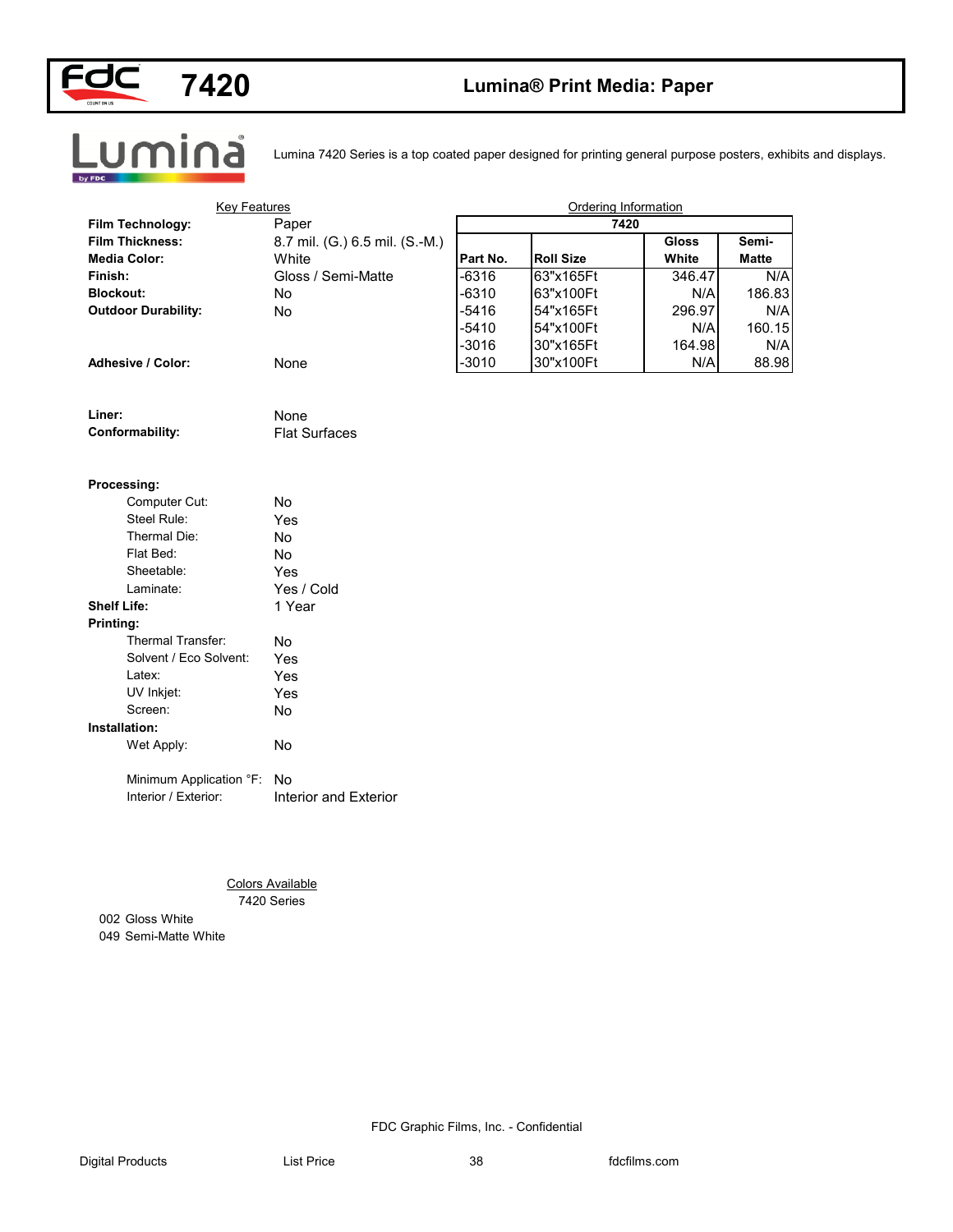

### **ASLAN Memo Board Films™ - Printable Ferrous Film**



FDC 7430 Series is ASLAN FF480. This product is a self-adhesive film with a digitally printable surface. The base film contains a special mixture, which allows magnetic attachment. It may be rolled, is resistant to buckling and can be laminated with a clear laminate after the base film has been installed. Not recommended for mechanical lamination.

|                                | <b>Key Features</b>          |          | Ordering Information |              |
|--------------------------------|------------------------------|----------|----------------------|--------------|
| Film Technology:               | PE Based Ferro Film          |          | 7430                 |              |
| <b>Film Thickness:</b>         | 18.9 mil.                    |          |                      | <b>Matte</b> |
| <b>Media Color:</b>            |                              | Part No. | <b>Roll Size</b>     | White        |
| Finish:                        | Matte                        | $-3905$  | 39"x41FT             | 675.00       |
| <b>Blockout:</b>               | Yes                          |          |                      |              |
| <b>Outdoor Durability:</b>     | No                           |          |                      |              |
| Adhesive / Color:              | Permanent / Clear            |          |                      |              |
|                                |                              |          |                      |              |
| Liner:                         | Silicone Coated Paper        |          |                      |              |
| Conformability:                | <b>Flat Surfaces</b>         |          |                      |              |
|                                |                              |          |                      |              |
| Processing:                    |                              |          |                      |              |
| Computer Cut:                  | No                           |          |                      |              |
| Steel Rule:                    | Yes                          |          |                      |              |
| Thermal Die:                   | No                           |          |                      |              |
| Flat Bed:                      | No                           |          |                      |              |
| Sheetable:                     | Yes                          |          |                      |              |
| Laminate:                      | Cold                         |          |                      |              |
| <b>Shelf Life:</b>             | 1 Year                       |          |                      |              |
| Printing:                      |                              |          |                      |              |
| Thermal Transfer:              | No                           |          |                      |              |
| Solvent / Eco Solvent:         | Yes                          |          |                      |              |
| Latex:                         | No                           |          |                      |              |
| UV Inkjet:                     | Yes                          |          |                      |              |
| Screen:                        | $\operatorname{\mathsf{No}}$ |          |                      |              |
| Installation:                  |                              |          |                      |              |
| Wet Apply:                     | No                           |          |                      |              |
| Minimum Application °F:        | $59^{\circ}$ F               |          |                      |              |
| Interior / Exterior:           | Interior                     |          |                      |              |
|                                |                              |          |                      |              |
|                                |                              |          |                      |              |
|                                |                              |          |                      |              |
|                                | <b>Colors Available</b>      |          |                      |              |
|                                |                              |          |                      |              |
| Series 7430<br>102 Matte White |                              |          |                      |              |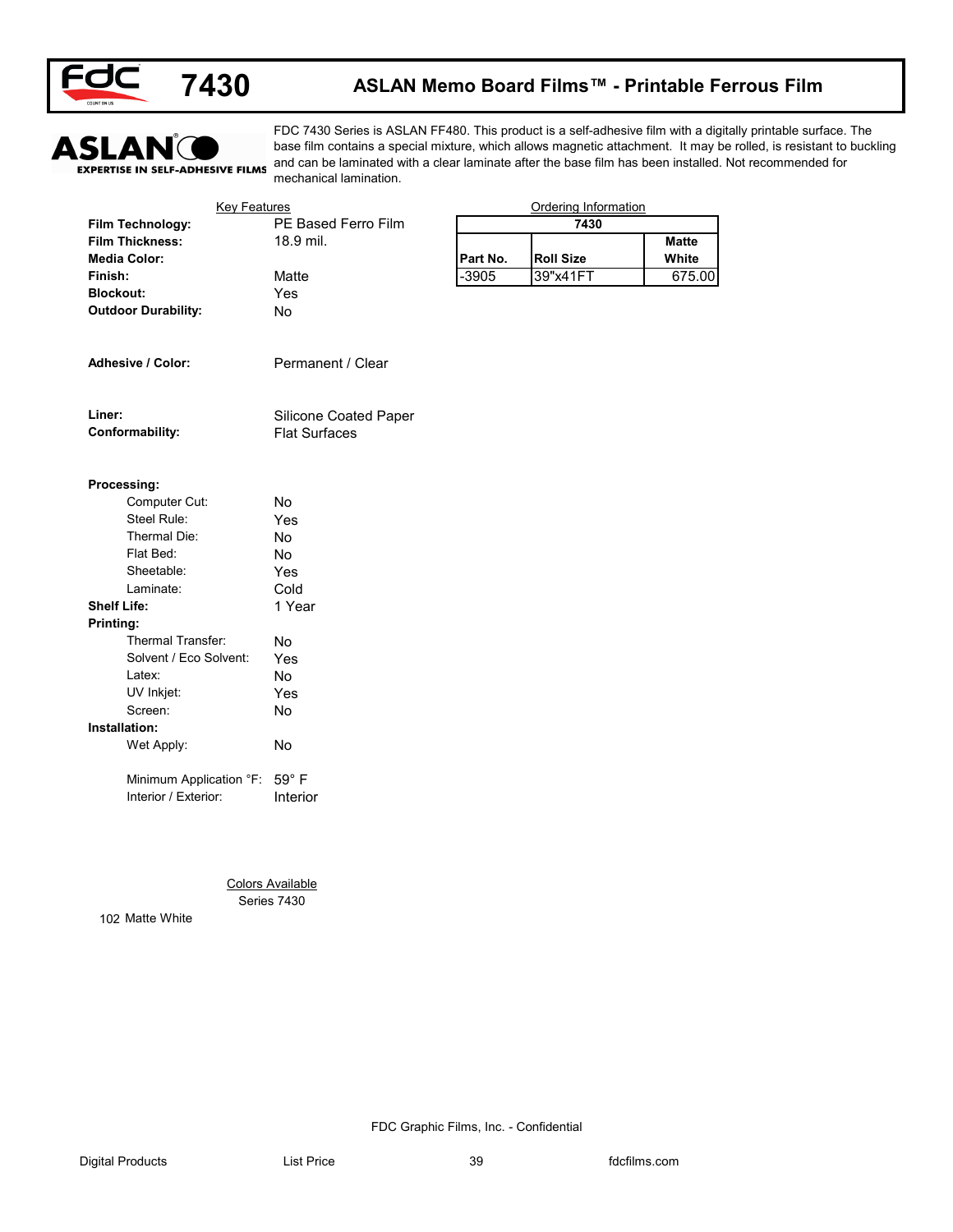

### **Lumina® Print Media: Banner, 13 oz. High Strength**

<u>umina</u>

Lumina 7501 Series is a high strength 13 oz. PVC scrim banner designed for printing general purpose signage and displays. It is a one side smooth and printable non-top coated media with a high white point that provides great printability. This product features tear, curl and fire resistance (NFPA 701, B1, M2).

| <b>Key Features</b>        |                                        |          |                  | Ordering Information |              |                |
|----------------------------|----------------------------------------|----------|------------------|----------------------|--------------|----------------|
| Film Technology:           | Banner                                 |          |                  | 7501                 |              |                |
| <b>Film Thickness:</b>     | 13 oz                                  |          |                  | <b>Single</b>        | 25 Rolls     | 25 Rolls       |
| <b>Media Color:</b>        | White                                  | Part No. | <b>Roll Size</b> | Roll                 | <b>Mixed</b> | <b>Unmixed</b> |
| Finish:                    | Gloss / Matte                          | $-6315$  | 63"X50Yds        | 171.72               | 166.57       | 154.55         |
| <b>Blockout:</b>           | No                                     | $-6312$  | 63"X40Yds        | 169.18               | 164.11       | 152.26         |
| <b>Outdoor Durability:</b> | up to 1 year                           | $-5415$  | 54"X50Yds        | 147.19               | 142.78       | 132.47         |
|                            |                                        | $-5412$  | 54"X40Yds        | 145.01               | 140.66       | 130.51         |
|                            |                                        | $-4815$  | 48"X50Yds        | 130.84               | 126.91       | 117.75         |
| <b>Adhesive / Color:</b>   | None                                   | $-4812$  | 48"X40Yds        | 128.89               | 125.03       | 116.00         |
|                            |                                        | $-3815$  | 38"X50Yds        | 103.58               | 100.47       | 93.22          |
|                            |                                        | $-3812$  | 38"X40Yds        | 102.05               | 98.98        | 91.84          |
| Liner:                     | None                                   | $-3015$  | 30"X50Yds        | 81.77                | 79.32        | 73.60          |
| Conformability:            | No                                     | $-3012$  | 30"X40Yds        | 80.56                | 78.15        | 72.51          |
|                            |                                        |          |                  |                      |              |                |
| Processing:                |                                        |          |                  |                      |              |                |
| Computer Cut:              | No                                     |          |                  |                      |              |                |
| Steel Rule:                | Yes                                    |          |                  |                      |              |                |
| Thermal Die:               | No                                     |          |                  |                      |              |                |
| Flat Bed:                  | No                                     |          |                  |                      |              |                |
| Sheetable:                 | Yes                                    |          |                  |                      |              |                |
| Laminate:                  | Yes / Cold                             |          |                  |                      |              |                |
| <b>Shelf Life:</b>         | 1 Year (6 Months for UV Printing)      |          |                  |                      |              |                |
| Printing:                  |                                        |          |                  |                      |              |                |
| Thermal Transfer:          | No                                     |          |                  |                      |              |                |
| Solvent / Eco Solvent:     | Yes                                    |          |                  |                      |              |                |
| Latex:                     | Yes                                    |          |                  |                      |              |                |
| UV Inkjet:                 | Yes                                    |          |                  |                      |              |                |
| Screen:                    | Yes                                    |          |                  |                      |              |                |
| Installation:              |                                        |          |                  |                      |              |                |
| Wet Apply:                 | No                                     |          |                  |                      |              |                |
| Minimum Application °F:    | No                                     |          |                  |                      |              |                |
| Interior / Exterior:       | Interior / Exterior                    |          |                  |                      |              |                |
|                            |                                        |          |                  |                      |              |                |
|                            |                                        |          |                  |                      |              |                |
|                            |                                        |          |                  |                      |              |                |
|                            | <b>Colors Available</b><br>7501 Series |          |                  |                      |              |                |
| 002 Gloss White            |                                        |          |                  |                      |              |                |
|                            |                                        |          |                  |                      |              |                |
| 049 Matte White            |                                        |          |                  |                      |              |                |
|                            |                                        |          |                  |                      |              |                |
|                            |                                        |          |                  |                      |              |                |
|                            |                                        |          |                  |                      |              |                |
|                            |                                        |          |                  |                      |              |                |
|                            |                                        |          |                  |                      |              |                |

#### **Processing:**

| Computer Cut:            | No                                |
|--------------------------|-----------------------------------|
| Steel Rule:              | Yes                               |
| Thermal Die:             | No                                |
| Flat Bed:                | No                                |
| Sheetable:               | Yes                               |
| Laminate:                | Yes / Cold                        |
| <b>Shelf Life:</b>       | 1 Year (6 Months for UV Printing) |
| Printing:                |                                   |
| <b>Thermal Transfer:</b> | No                                |
| Solvent / Eco Solvent:   | Yes                               |
| Latex:                   | Yes                               |
| UV Inkjet:               | Yes                               |
| Screen:                  | Yes                               |
| Installation:            |                                   |

| Wet Apply: | No |
|------------|----|
|            |    |
|            |    |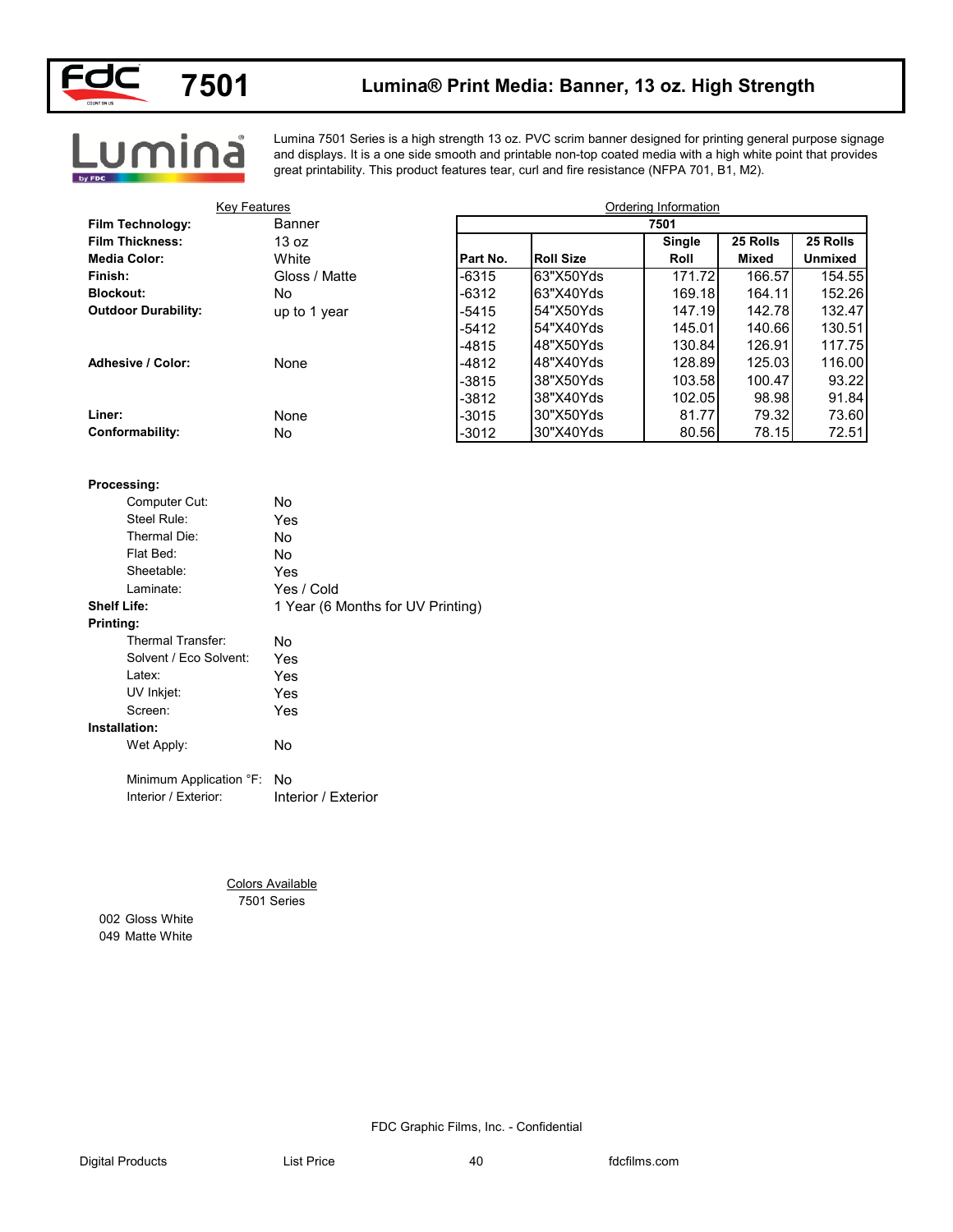

Lumina

## **7504 Lumina® Print Media: Banner, 13oz.**

Lumina 7504 Series is a 13 oz. PVC scrim banner designed for printing general purpose signage and displays. It is a one side smooth and printable non-top coated media with a high white point that provides great printability. This product features tear, curl and fire resistance (NFPA 701, B1, M2).

| <b>Key Features</b>        |                                   |          |                  | Ordering Information |              |                |
|----------------------------|-----------------------------------|----------|------------------|----------------------|--------------|----------------|
| Film Technology:           | Banner                            |          |                  | 7504                 |              |                |
| <b>Film Thickness:</b>     | 13 oz                             |          |                  | <b>Single</b>        | 25 Rolls     | 25 Rolls       |
| <b>Media Color:</b>        | White                             | Part No. | <b>Roll Size</b> | Roll                 | <b>Mixed</b> | <b>Unmixed</b> |
| Finish:                    | Gloss / Matte                     | $-6315$  | 63"X50Yds        | 150.91               | 146.39       | 135.82         |
| <b>Blockout:</b>           | No                                | $-6312$  | 63"x40Yds        | 156.82               | 152.12       | 141.14         |
| <b>Outdoor Durability:</b> | up to 1 year                      | $-5415$  | 54"X50Yds        | 129.35               | 125.47       | 116.42         |
|                            |                                   | $-5412$  | 54"x40Yds        | 137.53               | 133.40       | 123.78         |
|                            |                                   | $-3815$  | 38"X50Yds        | 91.03                | 88.30        | 81.92          |
| <b>Adhesive / Color:</b>   | None                              | $-3812$  | 38"x40Yds        | 118.25               | 114.70       | 106.42         |
|                            |                                   | $-3015$  | 30"X50Yds        | 71.86                | 69.71        | 64.68          |
|                            |                                   | $-3012$  | 30"x40Yds        | 74.66                | 72.42        | 67.19          |
| Liner:                     | None                              |          |                  |                      |              |                |
| Conformability:            | No                                |          |                  |                      |              |                |
| Processing:                |                                   |          |                  |                      |              |                |
| Computer Cut:              | No                                |          |                  |                      |              |                |
| Steel Rule:                | Yes                               |          |                  |                      |              |                |
| Thermal Die:               | No                                |          |                  |                      |              |                |
| Flat Bed:                  | No                                |          |                  |                      |              |                |
| Sheetable:                 | Yes                               |          |                  |                      |              |                |
| Laminate:                  | Yes / Cold                        |          |                  |                      |              |                |
| <b>Shelf Life:</b>         | 1 Year (6 Months for UV Printing) |          |                  |                      |              |                |
| Printing:                  |                                   |          |                  |                      |              |                |
| Thermal Transfer:          | No                                |          |                  |                      |              |                |
| Solvent / Eco Solvent:     | Yes                               |          |                  |                      |              |                |
| Latex:                     | Yes                               |          |                  |                      |              |                |
| UV Inkjet:                 | Yes                               |          |                  |                      |              |                |
| Screen:                    | Yes                               |          |                  |                      |              |                |
| Installation:              |                                   |          |                  |                      |              |                |
| Wet Apply:                 | No                                |          |                  |                      |              |                |
|                            |                                   |          |                  |                      |              |                |
| Minimum Application °F: No |                                   |          |                  |                      |              |                |
| Interior / Exterior:       | Interior / Exterior               |          |                  |                      |              |                |
|                            |                                   |          |                  |                      |              |                |
|                            |                                   |          |                  |                      |              |                |
|                            |                                   |          |                  |                      |              |                |
|                            |                                   |          |                  |                      |              |                |
|                            | <b>Colors Available</b>           |          |                  |                      |              |                |
|                            | 7504 Series                       |          |                  |                      |              |                |
| 002 Gloss White            |                                   |          |                  |                      |              |                |
| 049 Matte White            |                                   |          |                  |                      |              |                |
|                            |                                   |          |                  |                      |              |                |
|                            |                                   |          |                  |                      |              |                |
|                            |                                   |          |                  |                      |              |                |
|                            |                                   |          |                  |                      |              |                |
|                            |                                   |          |                  |                      |              |                |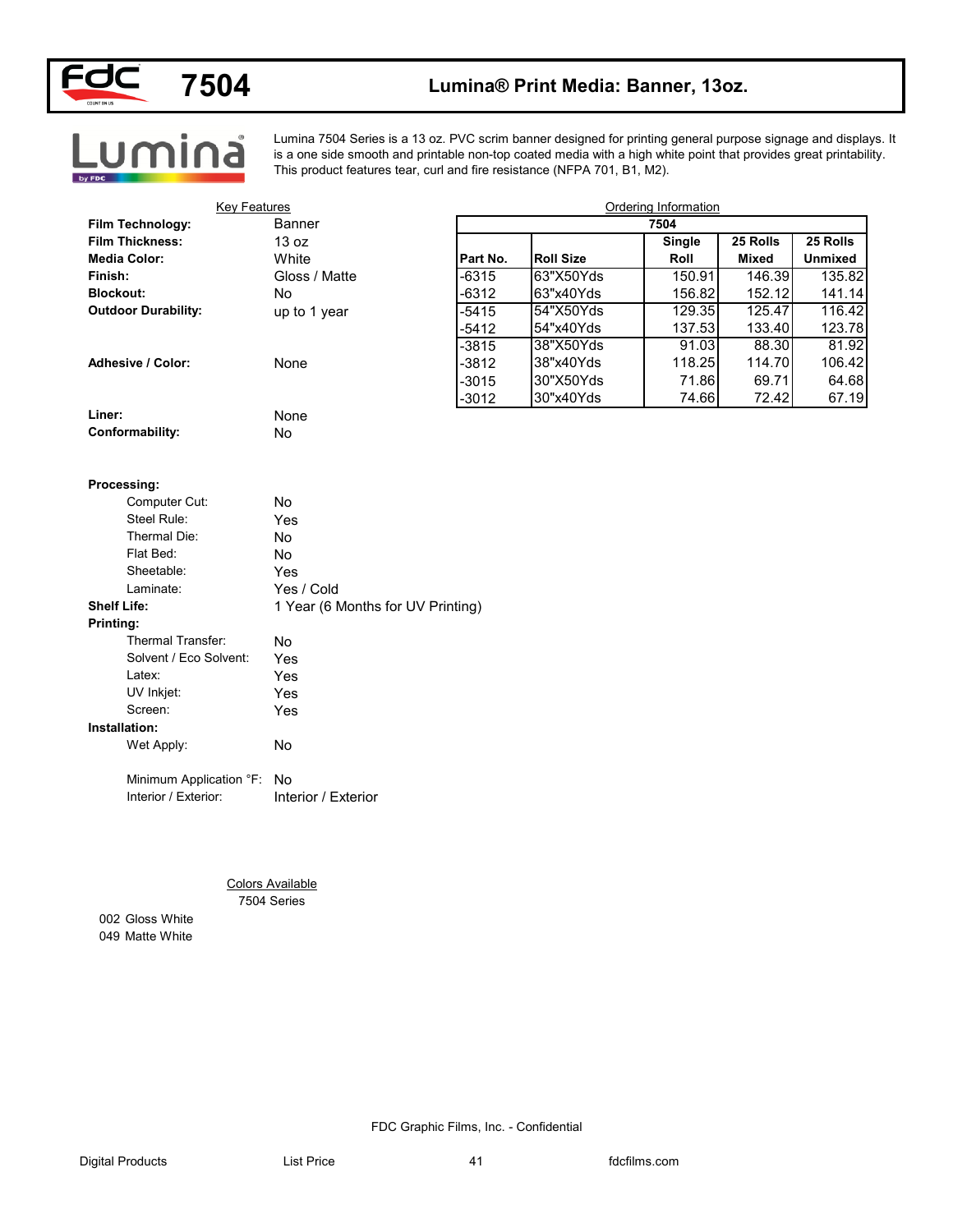

Lumina

### **Lumina® Print Media: Banner, 13 oz. Super Smooth Blockout**

Lumina 7505 Series is a 13 oz. PVC scrim banner designed for printing interior signage and displays. It is a super smooth, two side printable non-top coated media with a blockout layer that provides opacity and obstructs light. This product features curl and fire resistance (NFPA 701, B1, M2).

| <b>Key Features</b>        |                         |          |                  |                      |              |                |
|----------------------------|-------------------------|----------|------------------|----------------------|--------------|----------------|
| Film Technology:           | Banner                  |          |                  |                      |              |                |
| <b>Film Thickness:</b>     | 13 oz.                  |          |                  |                      |              |                |
| <b>Media Color:</b>        | White                   |          |                  | Ordering Information |              |                |
| Finish:                    | Matte                   |          |                  | 7505                 |              |                |
| <b>Blockout:</b>           | Yes                     |          |                  | Single               | 25 Rolls     | 25 Rolls       |
| <b>Outdoor Durability:</b> | No                      | Part No. | <b>Roll Size</b> | Roll                 | <b>Mixed</b> | <b>Unmixed</b> |
|                            |                         | $-5415$  | 54"X50Yds        | 192.85               | 187.06       | 173.56         |
|                            |                         | $-5412$  | 54"x40Yds        | 237.31               | 230.19       | 213.58         |
| Adhesive / Color:          | None                    | $-3815$  | 38"X50Yds        | 135.71               | 131.63       | 122.14         |
|                            |                         | $-3812$  | 38"x40Yds        | 151.94               | 147.38       | 136.75         |
| Liner:                     | None                    |          |                  |                      |              |                |
| Conformability:            | No                      |          |                  |                      |              |                |
|                            |                         |          |                  |                      |              |                |
| Processing:                |                         |          |                  |                      |              |                |
| Computer Cut:              | No                      |          |                  |                      |              |                |
| Steel Rule:                | Yes                     |          |                  |                      |              |                |
| Thermal Die:               | No                      |          |                  |                      |              |                |
| Flat Bed:                  | No                      |          |                  |                      |              |                |
| Sheetable:                 | Yes                     |          |                  |                      |              |                |
| Laminate:                  | Yes / Cold              |          |                  |                      |              |                |
| <b>Shelf Life:</b>         | 6 Months                |          |                  |                      |              |                |
| Printing:                  |                         |          |                  |                      |              |                |
| Thermal Transfer:          | No                      |          |                  |                      |              |                |
| Solvent / Eco Solvent:     | Yes                     |          |                  |                      |              |                |
| Latex:                     | No                      |          |                  |                      |              |                |
| UV Inkjet:                 | Yes                     |          |                  |                      |              |                |
| Screen:                    | Yes                     |          |                  |                      |              |                |
| Installation:              |                         |          |                  |                      |              |                |
| Wet Apply:                 | No                      |          |                  |                      |              |                |
| Minimum Application °F:    | No                      |          |                  |                      |              |                |
| Interior / Exterior:       | Interior                |          |                  |                      |              |                |
|                            |                         |          |                  |                      |              |                |
|                            |                         |          |                  |                      |              |                |
|                            | <b>Colors Available</b> |          |                  |                      |              |                |
|                            | 7505 Series             |          |                  |                      |              |                |
| 049 Matte White            |                         |          |                  |                      |              |                |
|                            |                         |          |                  |                      |              |                |
|                            |                         |          |                  |                      |              |                |
|                            |                         |          |                  |                      |              |                |
|                            |                         |          |                  |                      |              |                |
|                            |                         |          |                  |                      |              |                |
|                            |                         |          |                  |                      |              |                |

#### **Processing:**

| Computer Cut:            | N٥         |
|--------------------------|------------|
| Steel Rule:              | Yes        |
| Thermal Die:             | N٥         |
| Flat Bed:                | No         |
| Sheetable:               | Yes        |
| Laminate:                | Yes / Cold |
| <b>Shelf Life:</b>       | 6 Months   |
| Printing:                |            |
| <b>Thermal Transfer:</b> | N٥         |
| Solvent / Eco Solvent:   | Yes        |
| Latex:                   | N٥         |
| UV Inkjet:               | Yes        |
| Screen:                  | Yes        |
| Installation:            |            |
| Wet Apply:               | No         |
| Minimum Application °F:  | No         |
| Interior / Exterior:     | Interior   |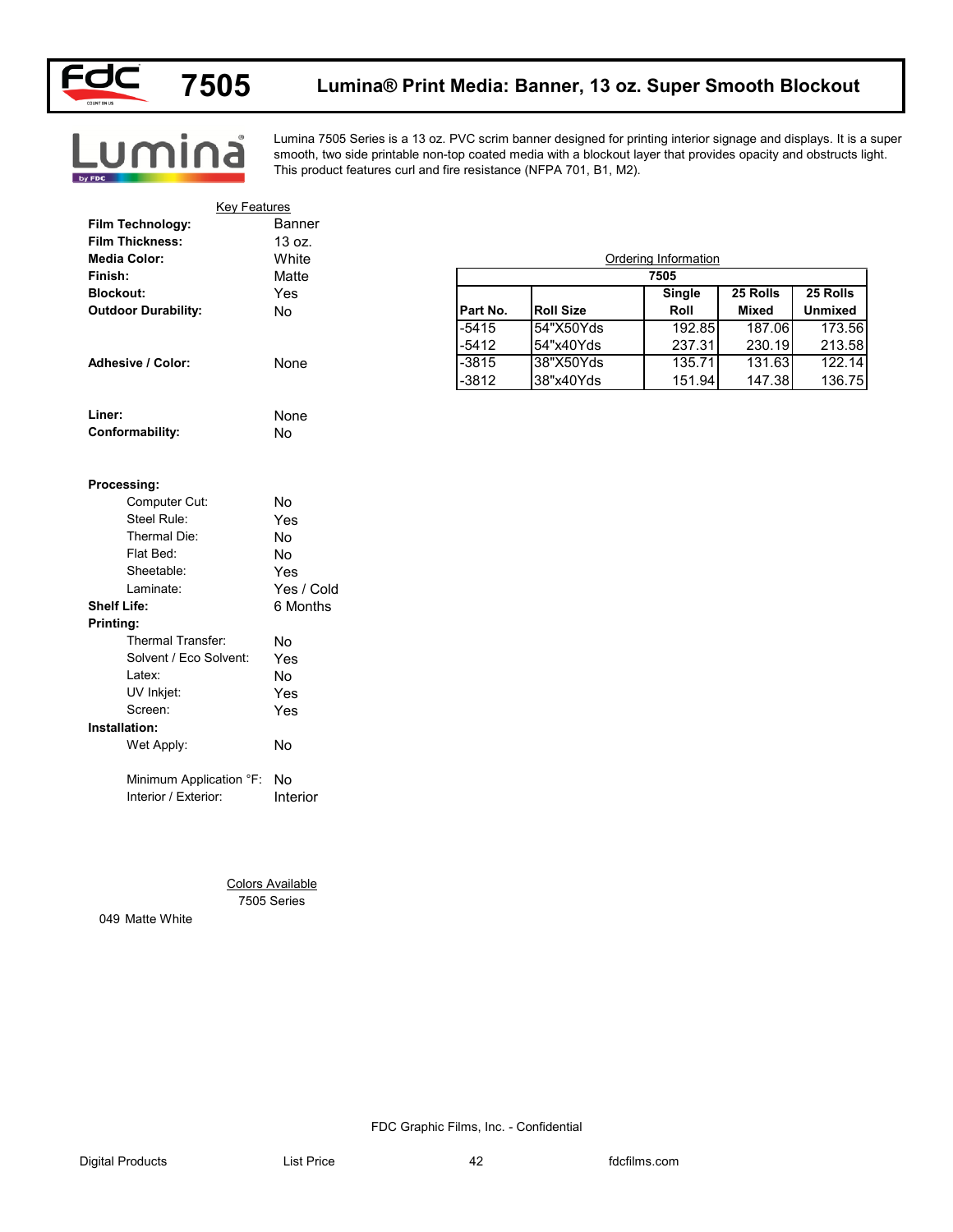

<u>.umina</u>

#### **Lumina® Print Media: Banner, 15 oz. Super Smooth Blockout**

Lumina 7506 Series is a heavy weight 15 oz. PVC scrim banner designed for printing interior signage and displays. It is a super smooth, two side printable non-top coated media with a block out layer that provides opacity and obstructs light. This product features curl and fire resistance (NFPA 701, B1, M2).

| <b>Key Features</b>                   |                                        |          |                  |                      |                          |                            |
|---------------------------------------|----------------------------------------|----------|------------------|----------------------|--------------------------|----------------------------|
| Film Technology:                      | Banner                                 |          |                  |                      |                          |                            |
| <b>Film Thickness:</b>                | 15 oz.                                 |          |                  |                      |                          |                            |
| <b>Media Color:</b>                   | White                                  |          |                  | Ordering Information |                          |                            |
| Finish:                               | Matte                                  |          |                  | 7506                 |                          |                            |
| <b>Blockout:</b>                      | Yes<br>No                              | Part No. | <b>Roll Size</b> | Single<br>Roll       | 25 Rolls<br><b>Mixed</b> | 25 Rolls<br><b>Unmixed</b> |
| <b>Outdoor Durability:</b>            |                                        | $-6315$  | 63"X50Yds        | 264.93               | 256.99                   | 238.44                     |
|                                       |                                        | $-6312$  | 63"x40Yds        | 222.79               | 216.10                   | 200.51                     |
| Adhesive / Color:                     | None                                   | $-5415$  | 54"X50Yds        | 227.09               | 220.27                   | 204.38                     |
|                                       |                                        | $-5412$  | 54"x40Yds        | 190.96               | 185.23                   | 171.86                     |
|                                       |                                        | $-3815$  | 38"X50Yds        | 159.80               | 155.01                   | 143.82                     |
| Liner:                                | None                                   | $-3812$  | 38"x40Yds        | 134.38               | 130.34                   | 120.94                     |
| Conformability:                       | No                                     |          |                  |                      |                          |                            |
| Processing:<br>Computer Cut:          | No                                     |          |                  |                      |                          |                            |
| Steel Rule:                           | Yes                                    |          |                  |                      |                          |                            |
| Thermal Die:                          | No                                     |          |                  |                      |                          |                            |
| Flat Bed:                             | No                                     |          |                  |                      |                          |                            |
| Sheetable:                            | Yes                                    |          |                  |                      |                          |                            |
| Laminate:                             | Yes / Cold                             |          |                  |                      |                          |                            |
| <b>Shelf Life:</b>                    | 1 Year (6 Months for UV Printing)      |          |                  |                      |                          |                            |
| <b>Printing:</b><br>Thermal Transfer: |                                        |          |                  |                      |                          |                            |
| Solvent / Eco Solvent:                | No                                     |          |                  |                      |                          |                            |
| Latex:                                | Yes                                    |          |                  |                      |                          |                            |
| UV Inkjet:                            | No<br>Yes                              |          |                  |                      |                          |                            |
| Screen:                               | Yes                                    |          |                  |                      |                          |                            |
| Installation:                         |                                        |          |                  |                      |                          |                            |
| Wet Apply:                            | No                                     |          |                  |                      |                          |                            |
|                                       |                                        |          |                  |                      |                          |                            |
| Minimum Application °F: No            |                                        |          |                  |                      |                          |                            |
| Interior / Exterior:                  | Interior                               |          |                  |                      |                          |                            |
|                                       |                                        |          |                  |                      |                          |                            |
|                                       | <b>Colors Available</b><br>7506 Series |          |                  |                      |                          |                            |
| 049 Matte White                       |                                        |          |                  |                      |                          |                            |
|                                       |                                        |          |                  |                      |                          |                            |
|                                       |                                        |          |                  |                      |                          |                            |
|                                       |                                        |          |                  |                      |                          |                            |
|                                       |                                        |          |                  |                      |                          |                            |
|                                       |                                        |          |                  |                      |                          |                            |

#### **Processing:**

| Computer Cut:          | No                                |
|------------------------|-----------------------------------|
| Steel Rule:            | Yes                               |
| Thermal Die:           | No.                               |
| Flat Bed:              | No                                |
| Sheetable:             | Yes                               |
| Laminate:              | Yes / Cold                        |
| <b>Shelf Life:</b>     | 1 Year (6 Months for UV Printing) |
| Printing:              |                                   |
| Thermal Transfer:      | No                                |
| Solvent / Eco Solvent: | Yes                               |
| Latex:                 | No                                |
| UV Inkjet:             | Yes                               |
| Screen:                | Yes                               |
| Installation:          |                                   |
| Wet Apply:             | No                                |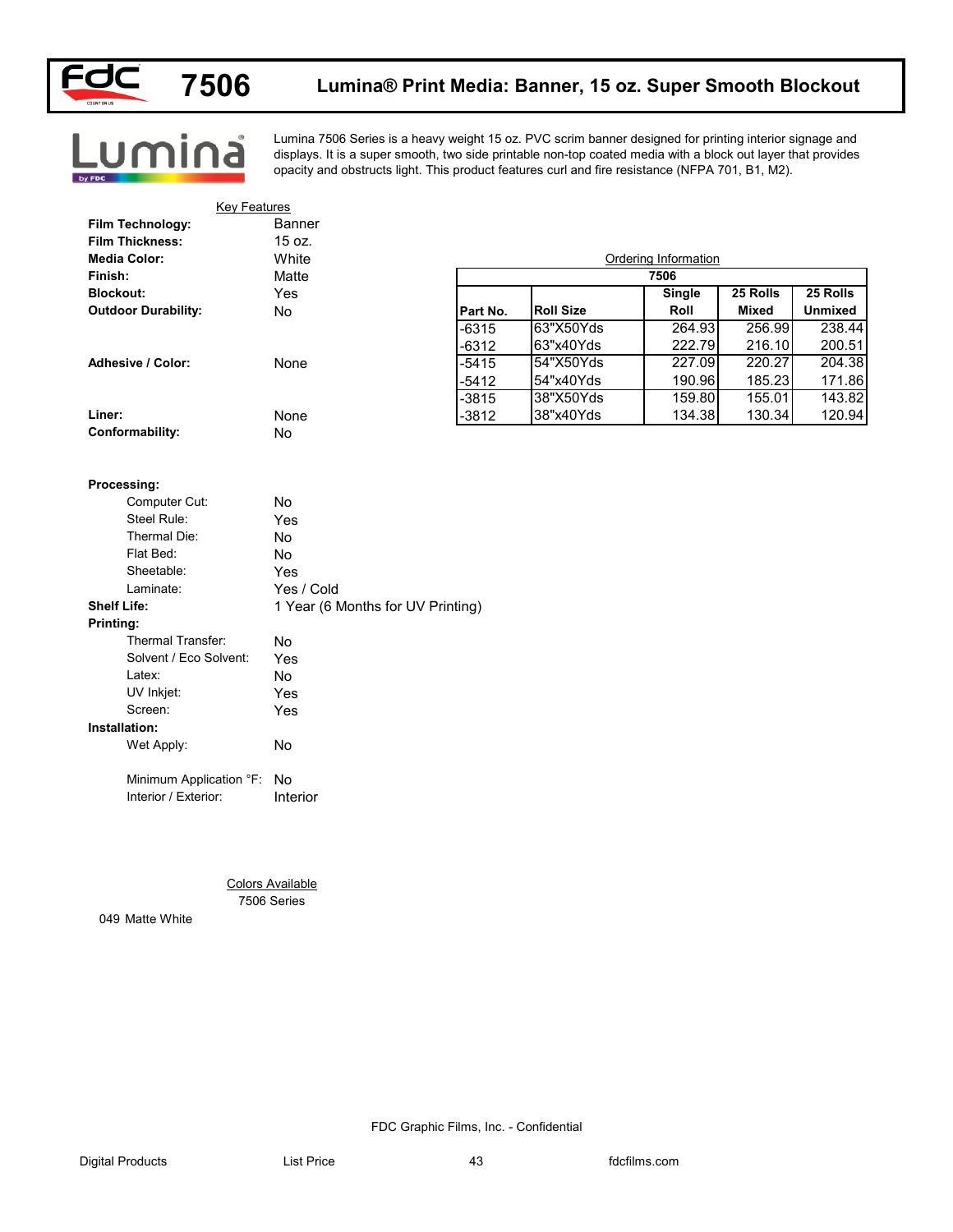

### **Lumina® Print Media: Banner, 18 oz. Blockout**

**Lumina** 

Lumina 7508 Series is a heavy weight PVC scrim banner designed for printing large scale signage and displays. It is a two side smooth and printable non-top coated media with a blockout layer that provides opacity and obstructs light. This product features tear, curl and fire resistance (NFPA 701, B1, M2).

| Banner<br>18 oz.<br>White<br>Matte<br>Yes<br>up to 1 year<br>None | Part No.<br>$-6315$<br>$-6312$<br>$-5415$<br>$-5412$<br>$-3815$<br>$-3812$                    | <b>Roll Size</b><br>63"X50Yds<br>63"X40Yds<br>54"X50Yds<br>54"x40Yds<br>38"X50Yds<br>38"x40Yds | 7508<br><b>Single</b><br>Roll<br>298.22<br>348.57<br>255.62<br>295.37<br>179.88 | 25 Rolls<br><b>Mixed</b><br>289.28<br>338.11<br>247.95<br>286.50<br>174.48 | 25 Rolls<br><b>Unmixed</b>           |
|-------------------------------------------------------------------|-----------------------------------------------------------------------------------------------|------------------------------------------------------------------------------------------------|---------------------------------------------------------------------------------|----------------------------------------------------------------------------|--------------------------------------|
|                                                                   |                                                                                               |                                                                                                |                                                                                 |                                                                            | 268.40<br>313.71<br>230.06<br>265.83 |
|                                                                   |                                                                                               |                                                                                                |                                                                                 |                                                                            |                                      |
|                                                                   |                                                                                               |                                                                                                |                                                                                 |                                                                            |                                      |
|                                                                   |                                                                                               |                                                                                                |                                                                                 |                                                                            |                                      |
|                                                                   |                                                                                               |                                                                                                |                                                                                 |                                                                            |                                      |
|                                                                   |                                                                                               |                                                                                                |                                                                                 |                                                                            |                                      |
|                                                                   |                                                                                               |                                                                                                |                                                                                 |                                                                            |                                      |
|                                                                   |                                                                                               |                                                                                                |                                                                                 |                                                                            | 161.89                               |
|                                                                   |                                                                                               |                                                                                                | 207.85                                                                          | 201.61                                                                     | 187.06                               |
|                                                                   |                                                                                               |                                                                                                |                                                                                 |                                                                            |                                      |
| None                                                              |                                                                                               |                                                                                                |                                                                                 |                                                                            |                                      |
| No                                                                |                                                                                               |                                                                                                |                                                                                 |                                                                            |                                      |
|                                                                   |                                                                                               |                                                                                                |                                                                                 |                                                                            |                                      |
|                                                                   |                                                                                               |                                                                                                |                                                                                 |                                                                            |                                      |
|                                                                   |                                                                                               |                                                                                                |                                                                                 |                                                                            |                                      |
|                                                                   |                                                                                               |                                                                                                |                                                                                 |                                                                            |                                      |
|                                                                   |                                                                                               |                                                                                                |                                                                                 |                                                                            |                                      |
|                                                                   |                                                                                               |                                                                                                |                                                                                 |                                                                            |                                      |
|                                                                   |                                                                                               |                                                                                                |                                                                                 |                                                                            |                                      |
|                                                                   |                                                                                               |                                                                                                |                                                                                 |                                                                            |                                      |
|                                                                   |                                                                                               |                                                                                                |                                                                                 |                                                                            |                                      |
|                                                                   |                                                                                               |                                                                                                |                                                                                 |                                                                            |                                      |
|                                                                   |                                                                                               |                                                                                                |                                                                                 |                                                                            |                                      |
|                                                                   |                                                                                               |                                                                                                |                                                                                 |                                                                            |                                      |
| Yes                                                               |                                                                                               |                                                                                                |                                                                                 |                                                                            |                                      |
| Yes                                                               |                                                                                               |                                                                                                |                                                                                 |                                                                            |                                      |
| Yes                                                               |                                                                                               |                                                                                                |                                                                                 |                                                                            |                                      |
|                                                                   |                                                                                               |                                                                                                |                                                                                 |                                                                            |                                      |
| No                                                                |                                                                                               |                                                                                                |                                                                                 |                                                                            |                                      |
| Minimum Application °F: No                                        |                                                                                               |                                                                                                |                                                                                 |                                                                            |                                      |
|                                                                   |                                                                                               |                                                                                                |                                                                                 |                                                                            |                                      |
|                                                                   |                                                                                               |                                                                                                |                                                                                 |                                                                            |                                      |
|                                                                   |                                                                                               |                                                                                                |                                                                                 |                                                                            |                                      |
| <b>Colors Available</b>                                           |                                                                                               |                                                                                                |                                                                                 |                                                                            |                                      |
|                                                                   |                                                                                               |                                                                                                |                                                                                 |                                                                            |                                      |
|                                                                   |                                                                                               |                                                                                                |                                                                                 |                                                                            |                                      |
|                                                                   | No<br>Yes<br>No<br>No<br>Yes<br>Yes / Cold<br>No<br>Yes<br>Interior / Exterior<br>7508 Series | 1 Year (6 Months for UV Printing)                                                              |                                                                                 |                                                                            |                                      |

#### **Processing:**

| Computer Cut:          | No                                |
|------------------------|-----------------------------------|
| Steel Rule:            | Yes                               |
| Thermal Die:           | No                                |
| Flat Bed:              | No                                |
| Sheetable:             | Yes                               |
| Laminate:              | Yes / Cold                        |
| <b>Shelf Life:</b>     | 1 Year (6 Months for UV Printing) |
| Printing:              |                                   |
| Thermal Transfer:      | No                                |
| Solvent / Eco Solvent: | Yes                               |
| Latex:                 | Yes                               |
| UV Inkjet:             | Yes                               |
| Screen:                | Yes                               |
| Installation:          |                                   |
| Wet Apply:             | No                                |
| $\sim$ $-$             |                                   |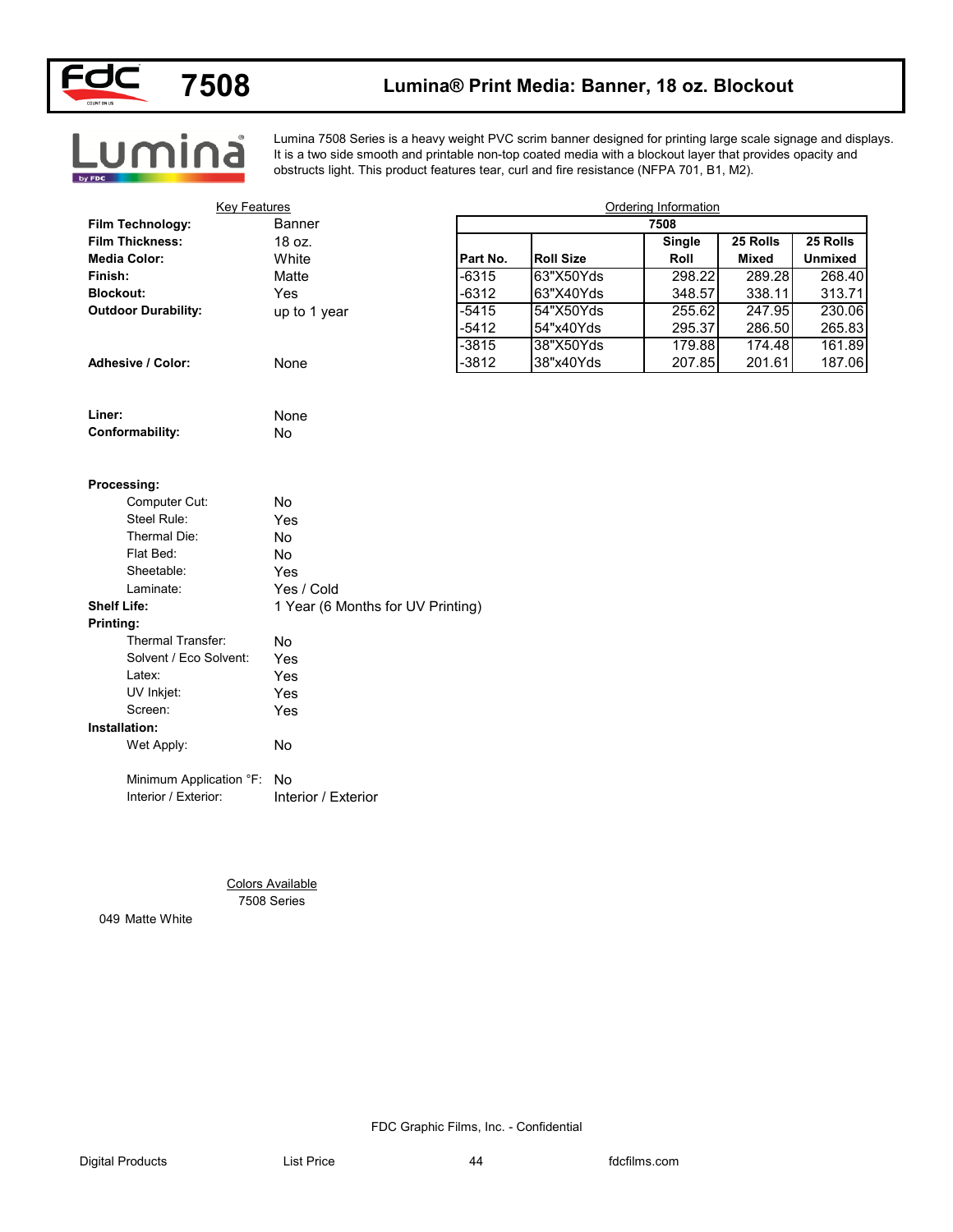

Lumina

### **Lumina® Print Media: Banner, 8 oz. Mesh Removable Liner**

Lumina 7521 Series is an 8 oz. mesh PVC banner designed for printing general purpose signage and displays. It features a PVC liner on the back side to be removed after printing and a 63% surface area with 37% air flow. This product is tear, curl and fire resistant (NFPA 701, B1, M2).

| <b>Film Thickness:</b><br><b>Media Color:</b> | 8 oz.<br>White                         | Ordering Information |                  |               |              |                |
|-----------------------------------------------|----------------------------------------|----------------------|------------------|---------------|--------------|----------------|
| Finish:                                       | Matte                                  |                      |                  | 7521          |              |                |
| <b>Blockout:</b>                              | No                                     |                      |                  | <b>Single</b> | 25 Rolls     | 25 Rolls       |
| <b>Outdoor Durability:</b>                    | up to 1 year                           | Part No.             | <b>Roll Size</b> | Roll          | <b>Mixed</b> | <b>Unmixed</b> |
|                                               |                                        | $-5412$              | 54"x40Yds        | 180.75        | 175.33       | 162.68         |
| Adhesive / Color:                             | None                                   |                      |                  |               |              |                |
| Liner:                                        | Removable PVC                          |                      |                  |               |              |                |
| Conformability:                               | No                                     |                      |                  |               |              |                |
| Processing:                                   |                                        |                      |                  |               |              |                |
| Computer Cut:                                 | No                                     |                      |                  |               |              |                |
| Steel Rule:                                   | Yes                                    |                      |                  |               |              |                |
| Thermal Die:                                  | No                                     |                      |                  |               |              |                |
| Flat Bed:                                     | No                                     |                      |                  |               |              |                |
| Sheetable:                                    | Yes                                    |                      |                  |               |              |                |
| Laminate:                                     | No                                     |                      |                  |               |              |                |
| <b>Shelf Life:</b>                            | 1 Year (6 Months for UV Printing)      |                      |                  |               |              |                |
| Printing:                                     |                                        |                      |                  |               |              |                |
| Thermal Transfer:                             | No                                     |                      |                  |               |              |                |
| Solvent / Eco Solvent:                        | Yes                                    |                      |                  |               |              |                |
| Latex:                                        | Yes                                    |                      |                  |               |              |                |
| UV Inkjet:                                    | Yes                                    |                      |                  |               |              |                |
| Screen:                                       | No                                     |                      |                  |               |              |                |
| Installation:                                 |                                        |                      |                  |               |              |                |
| Wet Apply:                                    | No                                     |                      |                  |               |              |                |
| Minimum Application °F: No                    |                                        |                      |                  |               |              |                |
| Interior / Exterior:                          | Interior / Exterior                    |                      |                  |               |              |                |
|                                               |                                        |                      |                  |               |              |                |
|                                               | <b>Colors Available</b><br>7521 Series |                      |                  |               |              |                |
| 508 Matte White                               |                                        |                      |                  |               |              |                |
|                                               |                                        |                      |                  |               |              |                |
|                                               |                                        |                      |                  |               |              |                |
|                                               |                                        |                      |                  |               |              |                |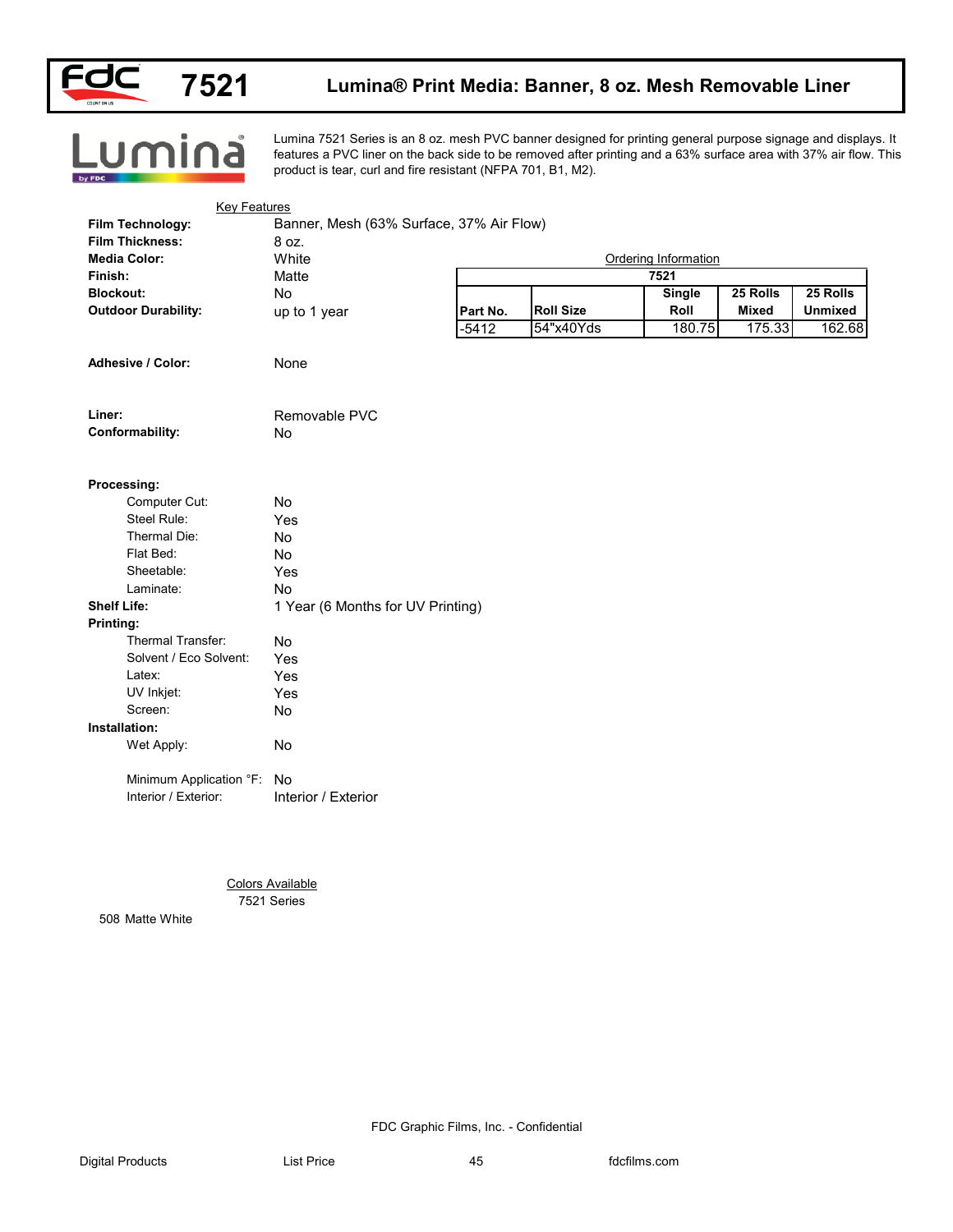

Lumina

### **Lumina® Print Media: Banner, 9 oz. Mesh Removable Liner**

Lumina 7522 Series is a 9 oz. mesh PVC banner designed for printing general purpose signage and displays. It features a PVC liner on the back side to be removed after printing and a 75% surface area with 25% air flow. This product is tear, curl and fire resistant (NFPA 701, B1, M2).

| Film Technology:           | Banner, Mesh (75% Surface, 25% Air Flow) |          |                  |                      |              |                |  |
|----------------------------|------------------------------------------|----------|------------------|----------------------|--------------|----------------|--|
| <b>Film Thickness:</b>     | 9 oz.                                    |          |                  |                      |              |                |  |
| <b>Media Color:</b>        | White                                    |          |                  | Ordering Information |              |                |  |
| Finish:                    | Matte                                    |          | 7522             |                      |              |                |  |
| <b>Blockout:</b>           | No                                       |          |                  | <b>Single</b>        | 25 Rolls     | 25 Rolls       |  |
| <b>Outdoor Durability:</b> | up to 1 year                             | Part No. | <b>Roll Size</b> | Roll                 | <b>Mixed</b> | <b>Unmixed</b> |  |
|                            |                                          | $-5415$  | 54"x50Yds        | 205.41               | 199.24       | 184.87         |  |
|                            |                                          | $-5412$  | 54"x40Yds        | 205.41               | 199.24       | 184.87         |  |
| Adhesive / Color:          | None                                     |          |                  |                      |              |                |  |
|                            |                                          |          |                  |                      |              |                |  |
| Liner:                     | Removable PVC                            |          |                  |                      |              |                |  |
| Conformability:            | N/A                                      |          |                  |                      |              |                |  |
|                            |                                          |          |                  |                      |              |                |  |
| Processing:                |                                          |          |                  |                      |              |                |  |
| Computer Cut:              | No                                       |          |                  |                      |              |                |  |
| Steel Rule:                | Yes                                      |          |                  |                      |              |                |  |
| Thermal Die:               | No                                       |          |                  |                      |              |                |  |
| Flat Bed:                  | No                                       |          |                  |                      |              |                |  |
| Sheetable:                 | Yes                                      |          |                  |                      |              |                |  |
| Laminate:                  | No                                       |          |                  |                      |              |                |  |
| <b>Shelf Life:</b>         | 1 Year (6 Months for UV Printing)        |          |                  |                      |              |                |  |
| Printing:                  |                                          |          |                  |                      |              |                |  |
| Thermal Transfer:          | No                                       |          |                  |                      |              |                |  |
| Solvent / Eco Solvent:     | Yes                                      |          |                  |                      |              |                |  |
| Latex:                     | Yes                                      |          |                  |                      |              |                |  |
| UV Inkjet:                 | Yes                                      |          |                  |                      |              |                |  |
| Screen:                    | No                                       |          |                  |                      |              |                |  |
| Installation:              |                                          |          |                  |                      |              |                |  |
| Wet Apply:                 | No                                       |          |                  |                      |              |                |  |
| Minimum Application °F:    | No                                       |          |                  |                      |              |                |  |
| Interior / Exterior:       | Interior / Exterior                      |          |                  |                      |              |                |  |
|                            |                                          |          |                  |                      |              |                |  |
|                            |                                          |          |                  |                      |              |                |  |
|                            |                                          |          |                  |                      |              |                |  |
|                            |                                          |          |                  |                      |              |                |  |
|                            | <b>Colors Available</b><br>7522 Series   |          |                  |                      |              |                |  |
| 509 Matte White            |                                          |          |                  |                      |              |                |  |
|                            |                                          |          |                  |                      |              |                |  |
|                            |                                          |          |                  |                      |              |                |  |
|                            |                                          |          |                  |                      |              |                |  |
|                            |                                          |          |                  |                      |              |                |  |
|                            |                                          |          |                  |                      |              |                |  |
|                            |                                          |          |                  |                      |              |                |  |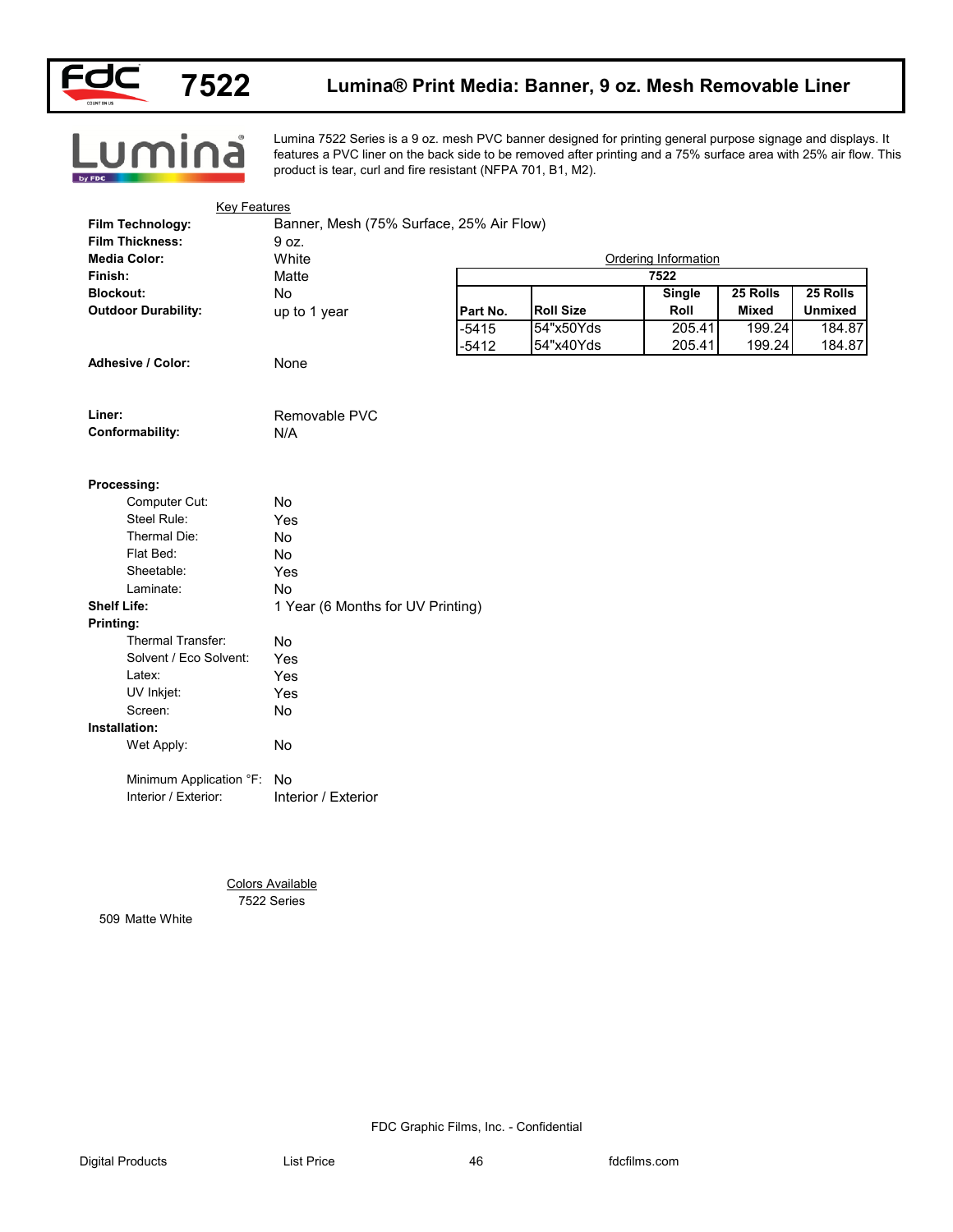

**7604**

### **Lumina® Print Media: Banner, 13 oz. Scrimless Non-Curling Grey Back**

Lumina

Lumina 7604 Series is a scrimless non-curling 13 oz. PVC banner designed for printing pop-up or roll-up displays. It is a super smooth one side printable non-top coated media with a grey polyester back that provides opacity and obstructs light.

| <b>Key Features</b>        |                                        |          |                  |                              |                          |                            |
|----------------------------|----------------------------------------|----------|------------------|------------------------------|--------------------------|----------------------------|
| Film Technology:           | Banner                                 |          |                  |                              |                          |                            |
| <b>Film Thickness:</b>     | 13 oz.                                 |          |                  |                              |                          |                            |
| <b>Media Color:</b>        | White                                  |          |                  | Ordering Information<br>7604 |                          |                            |
| Finish:                    | Luster                                 |          |                  |                              |                          |                            |
| <b>Blockout:</b>           | Yes<br>No                              | Part No. | <b>Roll Size</b> | Single<br>Roll               | 25 Rolls<br><b>Mixed</b> | 25 Rolls<br><b>Unmixed</b> |
| <b>Outdoor Durability:</b> |                                        | $-5415$  | 54"x50Yds        | 209.97                       | 203.67                   | 188.97                     |
|                            |                                        | $-5412$  | 54"x40Yds        | 298.64                       | 289.68                   | 268.78                     |
| <b>Adhesive / Color:</b>   | None                                   | $-3815$  | 38"x50Yds        | 147.75                       | 143.32                   | 132.98                     |
|                            |                                        | $-3812$  | 38"x40Yds        | 210.15                       | 203.84                   | 189.13                     |
| Liner:                     | No                                     |          |                  |                              |                          |                            |
| Conformability:            | No                                     |          |                  |                              |                          |                            |
|                            |                                        |          |                  |                              |                          |                            |
| Processing:                |                                        |          |                  |                              |                          |                            |
| Computer Cut:              | No                                     |          |                  |                              |                          |                            |
| Steel Rule:                | Yes                                    |          |                  |                              |                          |                            |
| Thermal Die:               | No                                     |          |                  |                              |                          |                            |
| Flat Bed:                  | No                                     |          |                  |                              |                          |                            |
| Sheetable:                 | Yes                                    |          |                  |                              |                          |                            |
| Laminate:                  | Yes / Cold                             |          |                  |                              |                          |                            |
| <b>Shelf Life:</b>         | 6 Months                               |          |                  |                              |                          |                            |
| Printing:                  |                                        |          |                  |                              |                          |                            |
| Thermal Transfer:          | No                                     |          |                  |                              |                          |                            |
| Solvent / Eco Solvent:     | Yes                                    |          |                  |                              |                          |                            |
| Latex:                     | No                                     |          |                  |                              |                          |                            |
| UV Inkjet:                 | Yes                                    |          |                  |                              |                          |                            |
| Screen:                    | No                                     |          |                  |                              |                          |                            |
| Installation:              |                                        |          |                  |                              |                          |                            |
| Wet Apply:                 | No                                     |          |                  |                              |                          |                            |
| Minimum Application °F: No |                                        |          |                  |                              |                          |                            |
| Interior / Exterior:       | Interior                               |          |                  |                              |                          |                            |
|                            |                                        |          |                  |                              |                          |                            |
|                            |                                        |          |                  |                              |                          |                            |
|                            | <b>Colors Available</b><br>7604 Series |          |                  |                              |                          |                            |
| 102 Luster White           |                                        |          |                  |                              |                          |                            |
|                            |                                        |          |                  |                              |                          |                            |
|                            |                                        |          |                  |                              |                          |                            |
|                            |                                        |          |                  |                              |                          |                            |
|                            |                                        |          |                  |                              |                          |                            |

#### **Processing:**

| Computer Cut:            | N٥         |
|--------------------------|------------|
| Steel Rule:              | Yes        |
| Thermal Die:             | N٥         |
| Flat Bed:                | No         |
| Sheetable:               | Yes        |
| Laminate:                | Yes / Cold |
| Shelf Life:              | 6 Months   |
| Printing:                |            |
| <b>Thermal Transfer:</b> | N٥         |
| Solvent / Eco Solvent:   | Yes        |
| Latex:                   | N٥         |
| UV Inkjet:               | Yes        |
| Screen:                  | No         |
| Installation:            |            |
| Wet Apply:               | No         |
| Minimum Application °F:  | No         |
| Interior / Exterior:     | Interior   |

FDC Graphic Films, Inc. - Confidential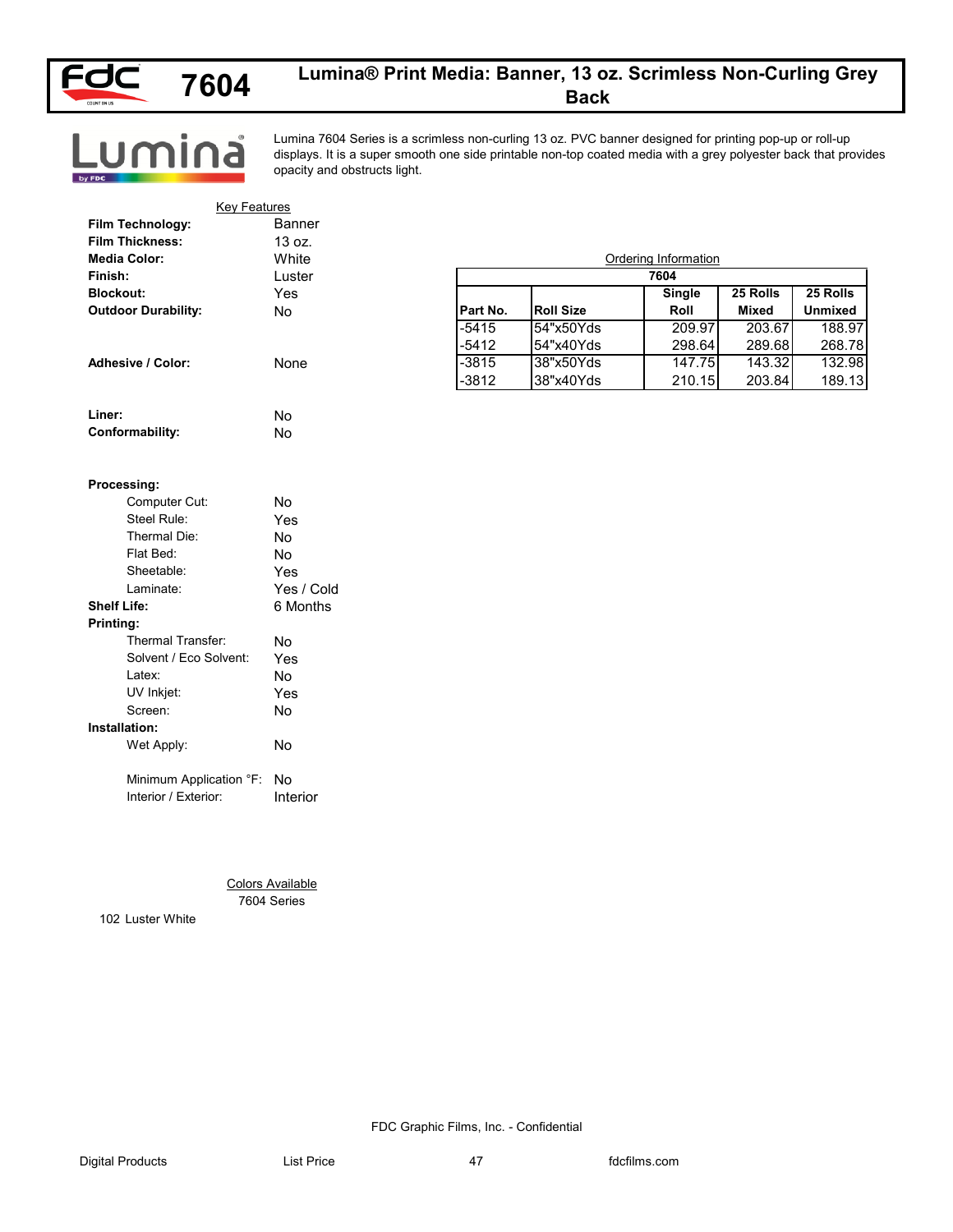

| Kit 2              | Banner Sample Kit (#MKT20BSKT-001)                                                                                                                                                                                                                                                                                   |
|--------------------|----------------------------------------------------------------------------------------------------------------------------------------------------------------------------------------------------------------------------------------------------------------------------------------------------------------------|
| <b>Products</b>    | • Qty 1 - 7242 (54"x25yd) print media<br>• Qty 1 - 7504 (30"x40yd) 13oz<br>• Both in (002) gloss white<br>Items shrink-wrapped together with Lumina part#/description label                                                                                                                                          |
| Price              | \$ 266.67                                                                                                                                                                                                                                                                                                            |
| <b>Description</b> | Lumina 7242 Series is an intermediate grade calendered vinyl film designed for printing<br>general purpose graphics, signage and decals requiring medium-term durability.                                                                                                                                            |
|                    | Lumina® 7504 Series is a 13 oz. PVC scrim banner designed for printing general purpose<br>signage and displays. It's a one sided smooth and printable non-top coated media with a high<br>white point that provides great printability. This product features tear, curl, and fire resistance<br>(NFPA 701, B1, M2). |
|                    |                                                                                                                                                                                                                                                                                                                      |
|                    |                                                                                                                                                                                                                                                                                                                      |
|                    |                                                                                                                                                                                                                                                                                                                      |
|                    |                                                                                                                                                                                                                                                                                                                      |
|                    |                                                                                                                                                                                                                                                                                                                      |
|                    |                                                                                                                                                                                                                                                                                                                      |
|                    |                                                                                                                                                                                                                                                                                                                      |
|                    |                                                                                                                                                                                                                                                                                                                      |
|                    |                                                                                                                                                                                                                                                                                                                      |
|                    |                                                                                                                                                                                                                                                                                                                      |
|                    |                                                                                                                                                                                                                                                                                                                      |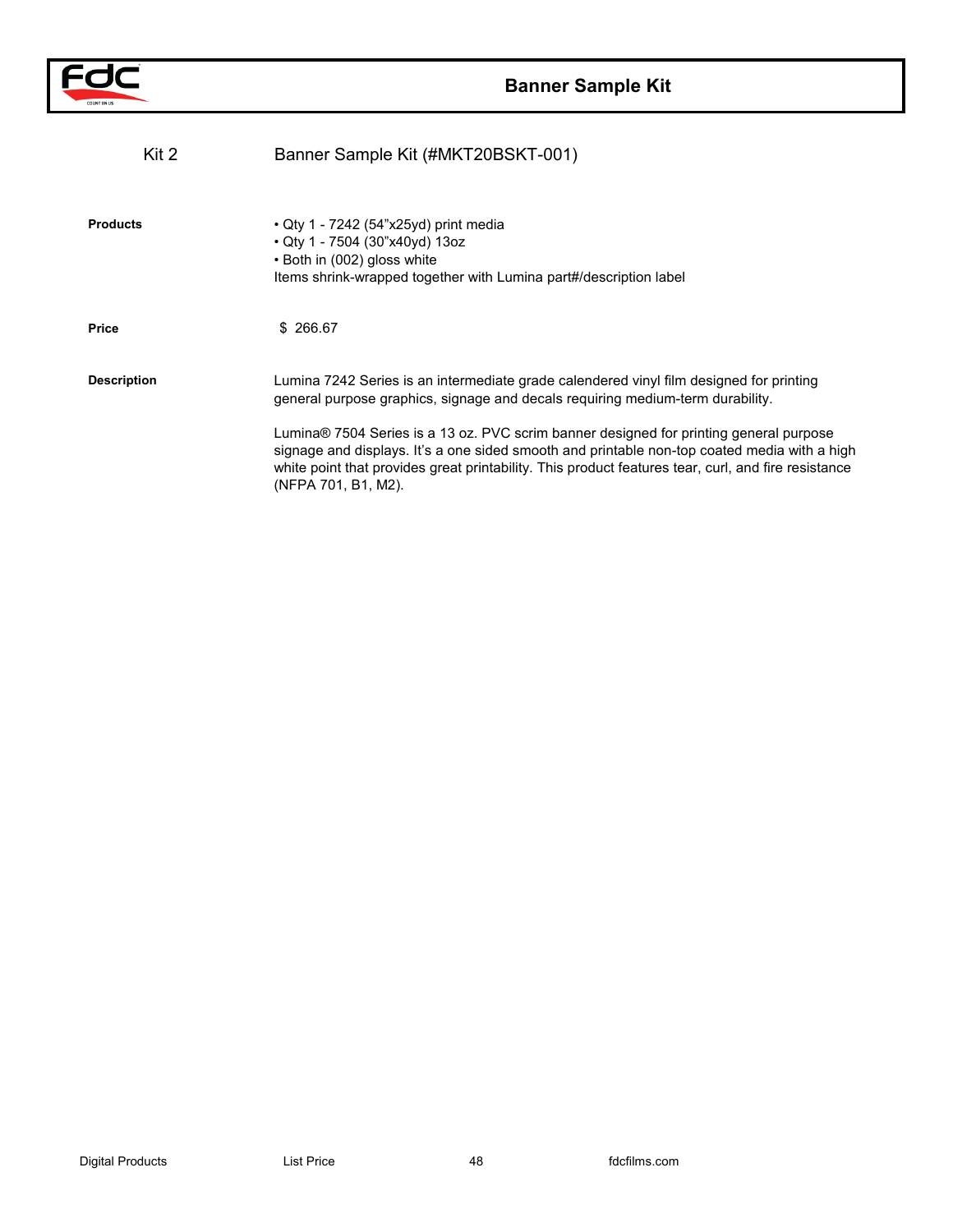

| Kit 1              | Communication Sample Kit (#MKT20CSKT-001)                                                                                                                                                                                                                                              |
|--------------------|----------------------------------------------------------------------------------------------------------------------------------------------------------------------------------------------------------------------------------------------------------------------------------------|
| <b>Products</b>    | • Qty 1 - 7250 (54"x25yd) print media<br>· Qty 1 - 7051 (54"x25yd) floor laminate<br>Items shrink-wrapped together with Lumina part#/description label                                                                                                                                 |
| Price              | \$488.89                                                                                                                                                                                                                                                                               |
| <b>Description</b> | Lumina® 7051 Series is a slightly textured calendered vinyl laminate designed to provide<br>protection and slip resistance for floor graphics. Can be paired with printable media and vinyl<br>like 4200, 7250, 7243.                                                                  |
|                    | Lumina® 7250 Series is an intermediate grade calendered vinyl film designed for printing<br>permanent graphics, signage, and decals requiring medium-term durability with a strong bond.<br>This product features an aggressive high-tack adhesive, which provides excellent adhesion. |
|                    |                                                                                                                                                                                                                                                                                        |
|                    |                                                                                                                                                                                                                                                                                        |
|                    |                                                                                                                                                                                                                                                                                        |
|                    |                                                                                                                                                                                                                                                                                        |
|                    |                                                                                                                                                                                                                                                                                        |
|                    |                                                                                                                                                                                                                                                                                        |
|                    |                                                                                                                                                                                                                                                                                        |
|                    |                                                                                                                                                                                                                                                                                        |
|                    |                                                                                                                                                                                                                                                                                        |
|                    |                                                                                                                                                                                                                                                                                        |
|                    |                                                                                                                                                                                                                                                                                        |